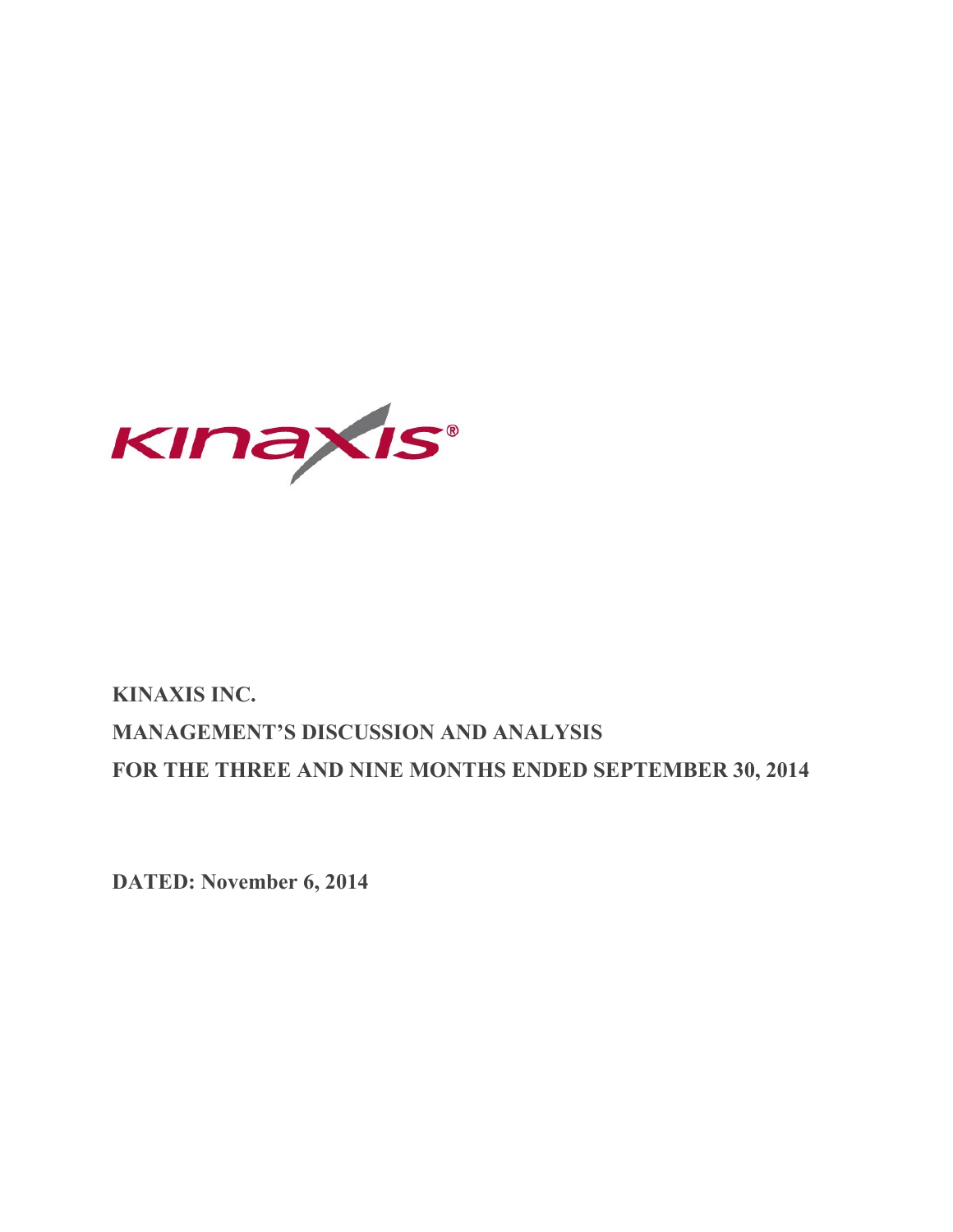

*Unless the context requires otherwise, all references in this management's discussion and analysis (the "MD&A") to "Kinaxis", "we", "us", "our" and the "Company" refer to Kinaxis Inc. and its subsidiaries as constituted on September 30, 2014.*

*This MD&A for the three and nine month periods ended September 30, 2014 and 2013 should be read in conjunction with our interim consolidated financial statements and the related notes thereto for the three and nine month periods ended September 30, 2014 and 2013 and our annual consolidated financial statements as at and for the year ended December 31, 2013. The financial information presented in this MD&A is derived from our interim consolidated financial statements prepared in accordance with International Financial Reporting Standards ("IFRS"). This MD&A contains forward-looking statements that involve risks, uncertainties and assumptions, including statements regarding anticipated developments in future financial periods and our future plans and objectives. There can be no assurance that such information will prove to be accurate, and readers are cautioned not to place undue reliance on such forward-looking statements. See "Forward-Looking Statements".*

*All references to \$ or dollar amounts in this MD&A are to U.S. currency unless otherwise indicated.* 

# **Forward-Looking Statements**

This MD&A contains forward-looking statements that relate to our current expectations and views of future events. In some cases, these forward-looking statements can be identified by words or phrases such as "may", "will", "expect", "anticipate", "aim", "estimate", "intend", "plan", "seek", "believe", "potential", "continue", "is/are likely to" or the negative of these terms, or other similar expressions intended to identify forward-looking statements. We have based these forward-looking statements on our current expectations and projections about future events and financial trends that we believe may affect our financial condition, results of operations, business strategy and financial needs. These forward-looking statements include, among other things, statements relating to:

- our expectations regarding our revenue, expenses and operations;
- our anticipated cash needs;
- our ability to protect, maintain and enforce our intellectual property rights;
- third-party claims of infringement or violation of, or other conflicts with, intellectual property rights by us;
- our plans for and timing of expansion of our solutions and services;
- our future growth plans;
- the acceptance by our customers and the marketplace of new technologies and solutions;
- our ability to attract new customers and develop and maintain existing customers;
- our ability to attract and retain personnel;
- our expectations with respect to advancement in our technologies;
- our competitive position and our expectations regarding competition;
- regulatory developments and the regulatory environments in which we operate; and
- anticipated trends and challenges in our business and the markets in which we operate.

Forward-looking statements are based on certain assumptions and analysis made by us in light of our experience and perception of historical trends, current conditions and expected future developments and other factors we believe are appropriate. Although we believe that the assumptions underlying these statements are reasonable, they may prove to be incorrect. Forward-looking statements are also subject to risks and uncertainties. In light of these risks, uncertainties and assumptions, any investors or users of this document should not place undue reliance on forwardlooking statements. Whether actual results, performance or achievements will conform to our expectations and predictions is subject to a number of known and unknown risks, uncertainties, assumptions and other factors which include: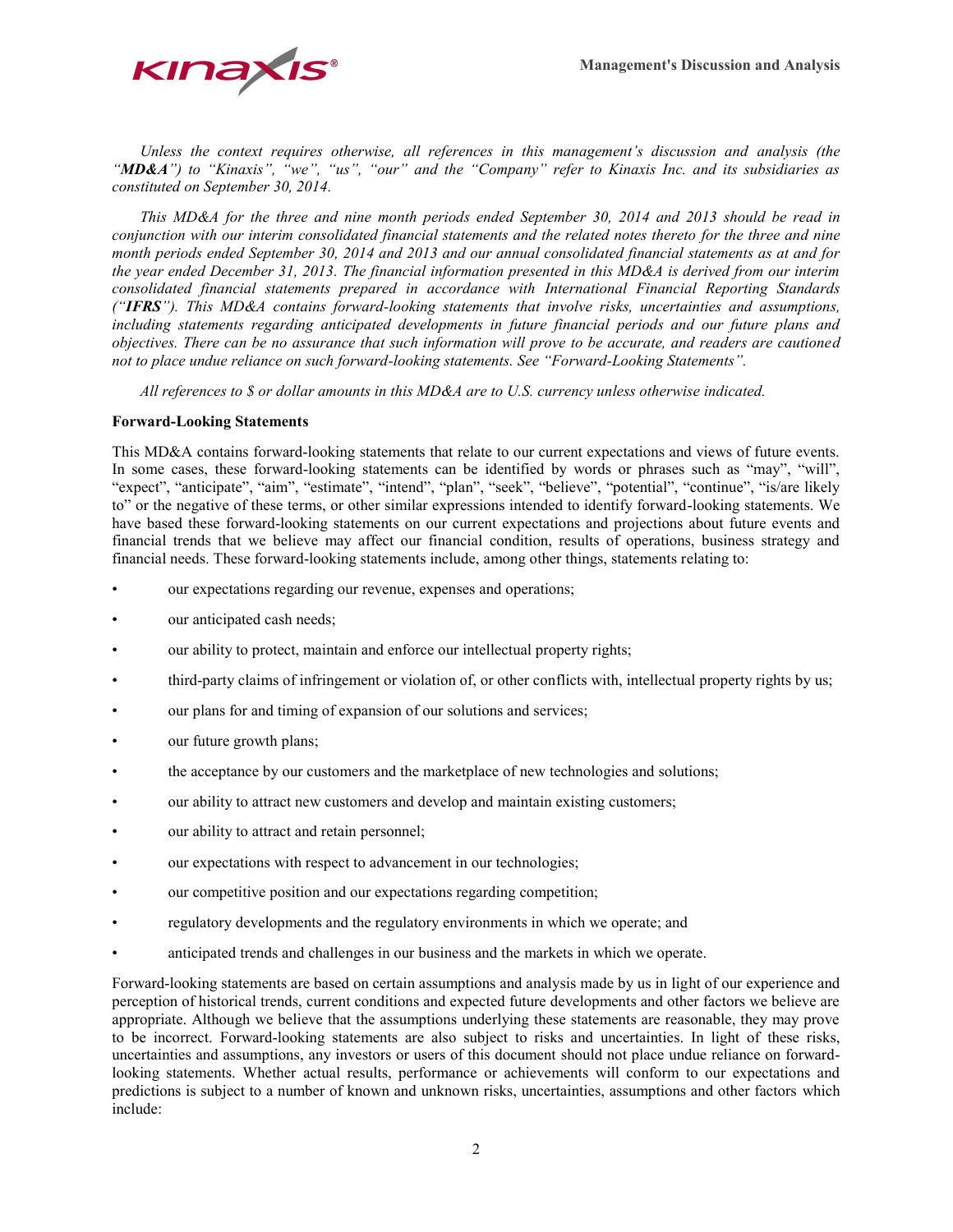



- risks related to managing our growth
- our dependence on customer retention and renewals
- our long sales cycles
- our reliance on recurring revenue
- fluctuations in quarterly operating results
- exchange rate fluctuations
- risks related to expanding our marketing and sales
- risks related to our ability to maintain the compatibility of our solutions with third-party applications
- risks related to our ability to adapt to rapid technological change
- risks related to our ability to meet our contractual commitments
- risks related to global economic conditions
- risks related to the security of customer information
- risks related to the protection of our intellectual property
- risks related to the complexity of our solutions
- competition in our industry and markets
- our reliance on key personnel
- risks related to our ability to continue to develop our direct sales force
- our reliance on third-party service providers
- the possibility of product defects
- risks related to international expansion

Although the forward-looking statements contained in this MD&A are based upon what our management believes are reasonable assumptions, these risks, uncertainties, assumptions and other factors could cause our actual results, performance, achievements and experience to differ materially from our expectations, future results, performances or achievements expressed or implied by the forward-looking statements.

The forward-looking statements made in this MD&A relate only to events or information as of the date on which the statements are made in this MD&A and are expressly qualified in their entirety by this cautionary statement. Except as required by law, we do not assume any obligation to update or revise any forward-looking statements, whether as a result of new information, future event or otherwise, after the date on which the statements are made or to reflect the occurrence of unanticipated events.

An investor should read this MD&A with the understanding that our actual future results may be materially different from what we expect.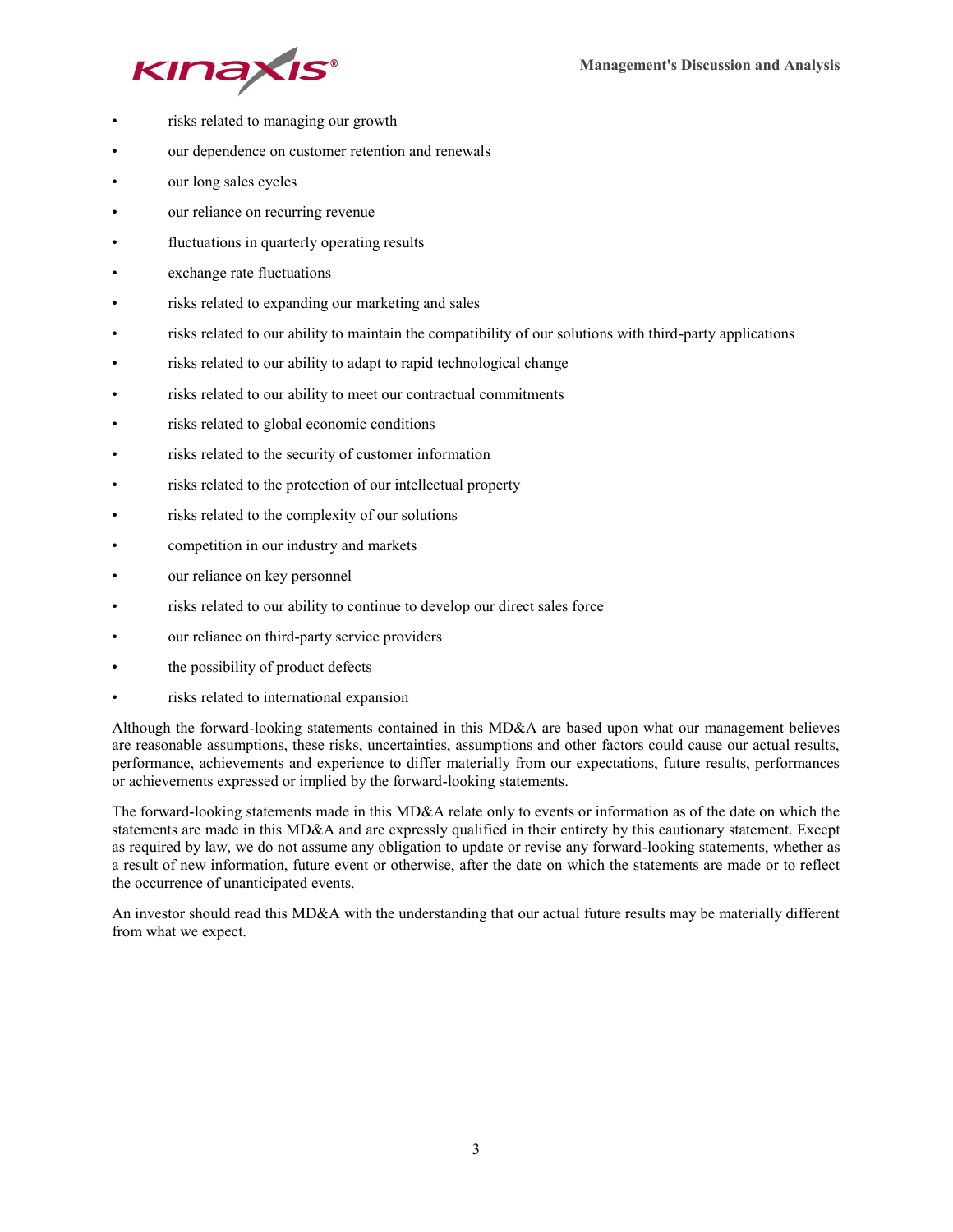

## **Overview**

We are a leading provider of cloud-based subscription software that enables our customers to improve and accelerate analysis and decision-making across their supply chain operations. Our RapidResponse product provides supply chain planning and analytics capabilities that create the foundation for managing multiple, interconnected supply chain management processes, including demand planning, supply planning, inventory management, order fulfillment and capacity planning. Our professional services team supports deployment of RapidResponse in new customers and assists existing customers in fully leveraging the benefits of the product.

Our target market is large enterprises that have significant unresolved supply chain challenges. We believe this market is growing as a result of a number of factors, including increased complexity and globalization of supply chains, outsourcing, a diversity of data sources and systems, and competitive pressures on our customers.

We have established a strong track record of cash flow generation and revenue and earnings growth over the past four years. Our annual revenue has grown at a compound annual growth rate (CAGR) of 26% for the three years ending December 31, 2013. This growth is driven both by contracts with new customers and expansion of our solution and service engagements within our existing customer base.

Our customers are generally large national or multinational enterprises with complex supply chain requirements. We target multiple industry verticals including high technology and electronics manufacturing, aerospace and defense, industrial products, life sciences and pharmaceuticals, consumer packaged goods, and most recently, the automotive sector.

We sell our product using a subscription-based model. Our agreements with customers are typically two to five years in length. Our subscription fee generally depends on the size of our customer, the number of applications deployed, the number of users and the number of manufacturing, distribution and inventory sites our product is required to model. Average annual contract value fluctuates from period to period depending on the size of new customers and the extent to which we are successful in expanding adoption of our products by existing customers.

For the nine months ended September 30, 2014, our ten largest customers accounted for approximately 38% of our total revenues with no one customer accounting for greater than 10% of total revenues.

Increasing revenues through new customer wins is one of our highest organizational priorities. Our sales cycle can be lengthy, as we generally target very large organizations with significant internal processes for adoption of new systems. We currently pursue a revenue growth model that includes both direct sales through our internal sales force, as well as indirect sales through channels including resellers and other partners.

Due to the growth in the market and increasing need for solutions, competition in the industry from new entrants and larger incumbent vendors will increase. In addition to this increased competitive pressure, changes in the global economy may have an impact on the timing and ability of these enterprises to make buying decisions which can have an impact on our performance.

We are headquartered in Ottawa, Ontario. We have subsidiaries located in the United States, the Netherlands and Hong Kong and a subsidiary and satellite office in Tokyo, Japan. We continue to expand our operations internationally. In the year ended December 31, 2013, 85% of our revenues derived from North America and our remaining revenues derived from outside North America, principally from Japan and Europe.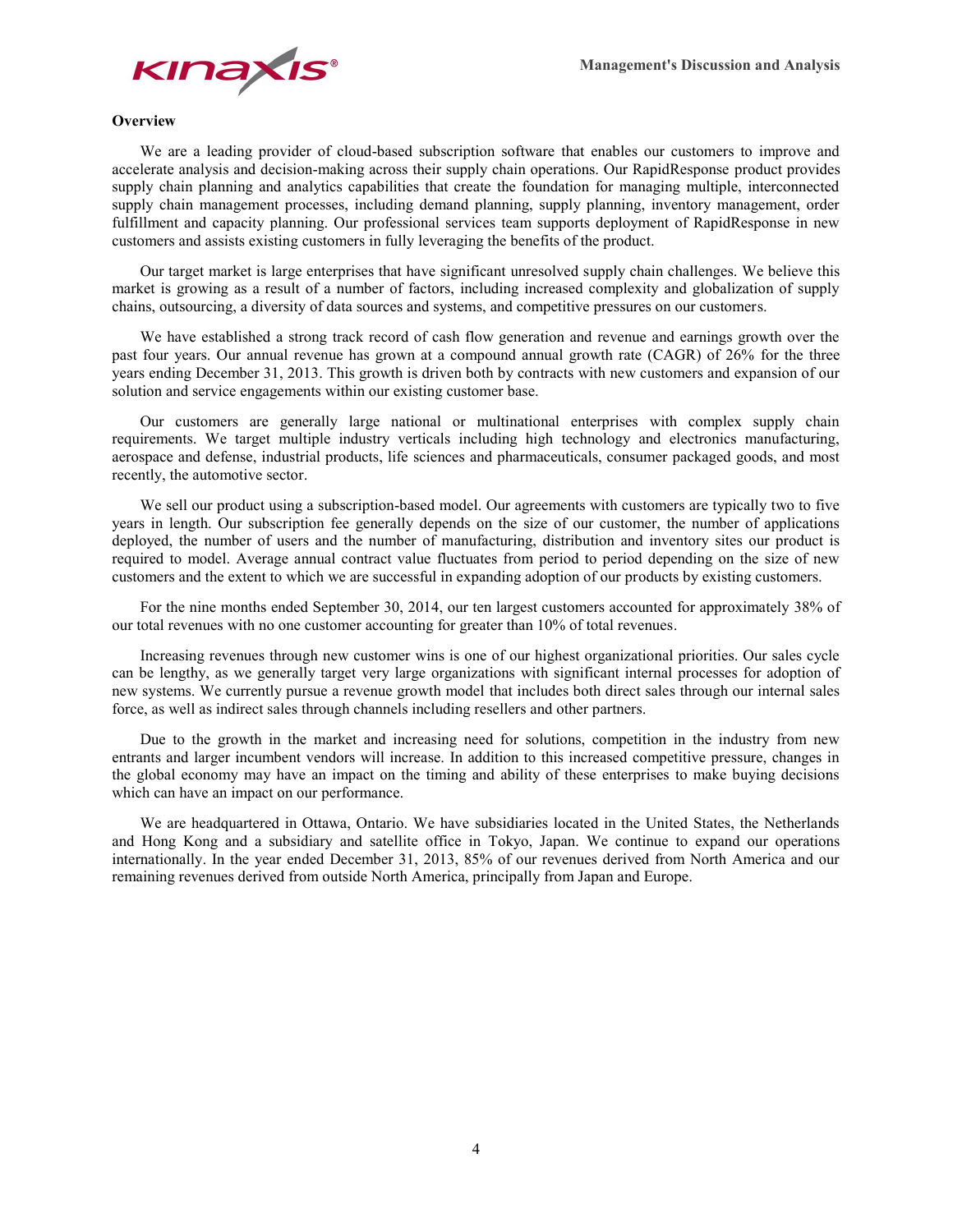

# **Key Performance Indicators**

Key performance indicators that we use to manage our business and evaluate our financial results and operating performance include: total revenue, total new customers, incremental subscription revenue and bookings, net revenue retention, secured subscription backlog, operating expenses, Adjusted EBITDA (as defined below) and cash flow from operations. We evaluate our performance by comparing our actual results to budgets, forecasts and prior period results.

#### *Net revenue retention*

Our subscription customers generally enter into two to five year agreements, paid annually in advance, for use of our solution. Subscription agreements are subject to price increases upon renewal reflecting both inflationary increases and the additional value provided by our solutions. In addition to the expected increase in subscription revenue from price increases over time, existing customers may subscribe for additional applications, users or sites during the term.

Our subscription model results in a high proportion of recurring revenue, which we define as subscription revenue plus maintenance & support revenue (see "Significant Factors Affecting Results of Operations – Revenue"). The power of the subscription model is only fully realized when a vendor has high retention rates. High customer retention rates generate a long customer lifetime and a very high lifetime value of the customer. Our net revenue retention rates are over 100%, which includes sales of additional applications, users and sites to existing customers.

The recurring nature of our revenue provides high visibility into future performance, and upfront payments result in cash flow generation in advance of revenue recognition. Typically, more than 80% of our annual subscription revenue is recognized from customers that were in place at the beginning of the year (excluding the effect of renewals) and this continues to be our target model going forward. However, this also means that agreements with new customers or agreements with existing customers purchasing additional applications, users or sites in a quarter may not contribute significantly to current quarter revenue. As an example, a new customer who enters into an agreement on the last day of a quarter will have no impact on the revenue recognized in that quarter.

#### **Significant Factors Affecting Results of Operations**

Our results of operations are influenced by a variety of factors, including:

#### *Revenue*

Our revenue consists of subscription fees, professional service fees and maintenance and support fees. Subscription revenue is comprised of fixed term fees for licensed on-premise use of RapidResponse or fees for provision as software as a service ("**SaaS**") in a hosted/cloud environment.

Subscription revenue includes maintenance and support for the solution for the term of the contract as well as hosting services when provided under a SaaS arrangement.

Professional services revenue is comprised of fees charged to assist organizations to implement and integrate our solution and train their staff to use and deploy our solution. Professional service engagements are contracted on a time and materials basis including billable travel expenses and are billed and recognized as revenue as the service is delivered.

Maintenance & support revenue relates to fees for maintenance and support for certain legacy customers who licensed our software on a perpetual basis prior to our conversion to a SaaS model in 2005. Over time, this revenue stream is expected to decline as more customers eventually convert to the more comprehensive, subscription based service or customers choose to let their support contracts lapse.

## *Cost of revenue*

Cost of revenue consists of personnel, travel and other overhead costs related to implementation teams supporting initial deployments, training services and subsequent stand-alone engagements for additional services. Cost of revenue also includes personnel and overhead costs associated with our customer support team, the cost of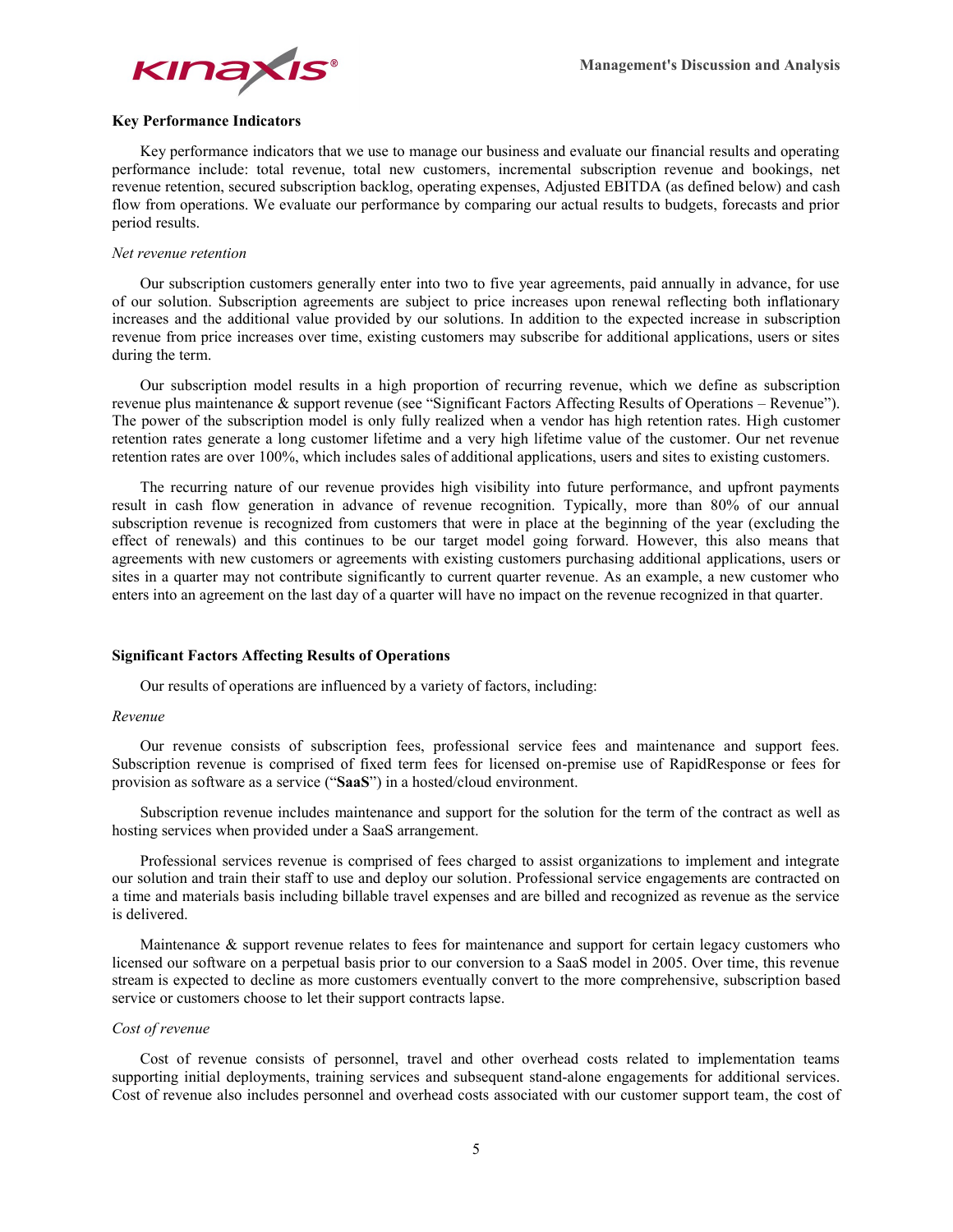

our data centre facilities where we physically host our on-demand solution and network connectivity costs for the provisioning of hosting services under SaaS arrangements.

## *Sales and marketing expenses*

Sales and marketing expenses consist primarily of personnel and related costs for our sales and marketing teams, including salaries and benefits, commissions earned by sales personnel and trade show and promotional marketing costs.

We plan to continue to invest in sales and marketing by expanding our domestic and international selling and marketing activities, building brand awareness and sponsoring additional marketing events. We expect that in the future, sales and marketing expenses will continue to increase.

## *Research and development expenses*

Research and development expenses consist primarily of personnel and related costs for the teams responsible for the ongoing research, development and product management of RapidResponse. These expenses are recorded net of any applicable scientific research and experimental development investment tax credits ("**investment tax credits**") earned for expenses incurred in Canada against eligible projects. As a Canadian controlled private corporation, a portion of these tax credits were refundable. As a public company, tax credits are no longer refundable and we only record the tax credit to the extent there is reasonable assurance we will be able to use the investment tax credits to reduce current or future tax liabilities. As the Company has an established history of profits, we do expect to realize the benefit of these tax credits in the near term. Further, we anticipate that spending on R&D will also be higher in absolute dollars as we expand our research and development and product management teams.

## *General and administrative expenses*

General and administrative expenses consist primarily of personnel and related costs associated with administrative functions of the business including finance, human resources and internal IT support, as well as legal, accounting and other professional fees. We expect that, in the future, general and administrative expenses will increase in absolute dollars as we invest in our infrastructure and we incur additional employee-related costs and professional fees related to the growth of our business and international expansion, including associated public company costs.

## *Foreign exchange*

Our presentation and functional currency with the exception of our subsidiaries in Japan (Japanese Yen) and the Netherlands (Euro) is U.S. dollars. We derive most of our revenue in U.S. dollars. Our head office and a significant portion of our employees are located in Ottawa, Canada, and as such a significant amount of our expenses are incurred in Canadian dollars.

## *Loss due to change in fair value of redeemable preferred shares*

We have recorded significant losses related to changes in the fair value of the redeemable preferred share liability. Immediately prior to the completion of our initial public offering, all of our redeemable preferred shares were converted on a one-to-one basis to Common Shares and the liability was reduced to \$Nil with a corresponding increase in share capital. In addition, the accumulated deficit of \$41 million generated by the losses related to the changes in the fair value of the redeemable preferred shares that were converted to Common Shares was reclassified from deficit to share capital. In future periods, there will be no further impact on our results of operations from the redeemable preferred shares.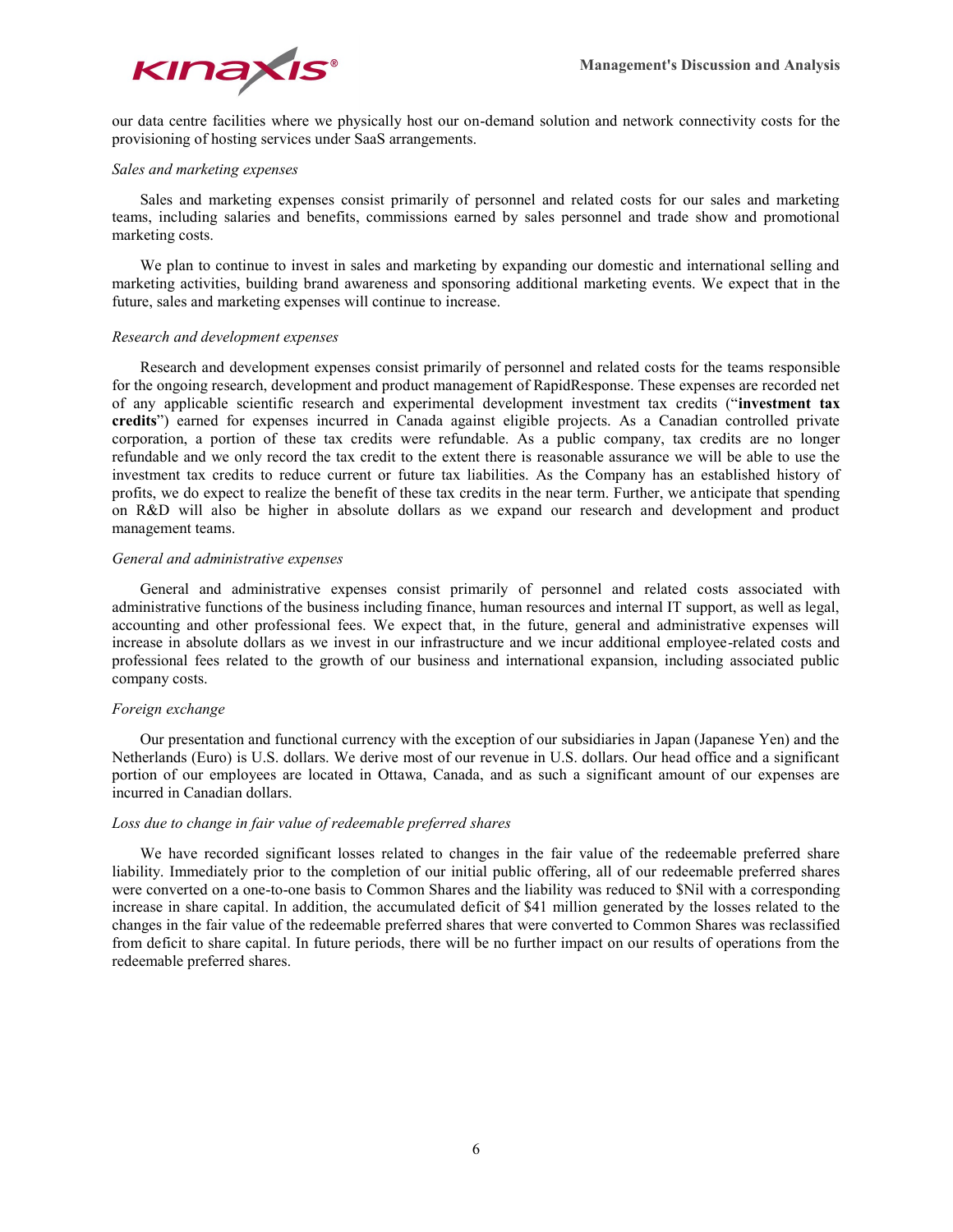

# **Results of Operations**

The following table sets forth a summary of our results of operations for the three and nine months ended September 30, 2014 and 2013:

|                                                | Three months ended September<br>30,                              |            |    | Nine months ended September<br>30 |    |                           |     |                         |  |  |  |  |
|------------------------------------------------|------------------------------------------------------------------|------------|----|-----------------------------------|----|---------------------------|-----|-------------------------|--|--|--|--|
|                                                |                                                                  | 2014       |    | 2013                              |    | 2014                      |     | 2013                    |  |  |  |  |
|                                                | (In thousands of U.S. dollars, except earnings (loss) per share) |            |    |                                   |    |                           |     |                         |  |  |  |  |
| <b>Statement of Operations</b>                 |                                                                  |            |    |                                   |    |                           |     |                         |  |  |  |  |
|                                                |                                                                  | 17,681     | \$ | 15,451                            | \$ | 51,234                    | \$. | 44,497                  |  |  |  |  |
|                                                |                                                                  | 4,855      |    | 4,556                             |    | 15,312                    |     | 13,413                  |  |  |  |  |
|                                                |                                                                  | 12,826     |    | 10,895                            |    | 35,922                    |     | 31,084                  |  |  |  |  |
|                                                |                                                                  | 8,697      |    | 6,868                             |    | 26,276                    |     | 21,823                  |  |  |  |  |
|                                                |                                                                  | 4,129      |    | 4,027                             |    | 9,646                     |     | 9,261                   |  |  |  |  |
| Loss due to change in fair value of redeemable |                                                                  | (262)<br>3 |    | (5,683)<br>103<br>16              |    | (6,760)<br>(134)<br>(507) |     | (15,219)<br>(160)<br>44 |  |  |  |  |
|                                                |                                                                  | 3,870      |    | (1, 537)                          |    | 2,245                     |     | (6,074)                 |  |  |  |  |
|                                                |                                                                  | 1,358      |    | 1,244                             |    | 3,050                     |     | 2,806                   |  |  |  |  |
|                                                |                                                                  | 2,512      | \$ | (2,781)                           | \$ | (805)                     | \$  | (8,880)                 |  |  |  |  |
|                                                |                                                                  | 3,306      | \$ | 3,106                             | \$ | 7,768                     | \$  | 6,997                   |  |  |  |  |
|                                                |                                                                  | 5,240      | \$ | 4,440                             | \$ | 12,276                    | \$  | 10,535                  |  |  |  |  |
|                                                |                                                                  | 0.11       | \$ | (0.16)                            | \$ | (0.05)                    | \$  | (0.53)                  |  |  |  |  |
|                                                |                                                                  | 0.10       | \$ | (0.16)                            | \$ | (0.05)                    | \$  | (0.53)                  |  |  |  |  |
|                                                |                                                                  | 0.13       | \$ | 0.11                              | \$ | 0.35                      | \$  | 0.26                    |  |  |  |  |

|  | As at September<br>30, 2014    | As at December<br>31, 2013 |
|--|--------------------------------|----------------------------|
|  | (In thousands of U.S. dollars) |                            |
|  | 81.794                         | 41.472                     |
|  | 32.283                         | 24,700                     |
|  |                                | 54.135                     |
|  | 120                            | 20.988                     |

(1) See " Non-IFRS Measurements" below.

#### **Non-IFRS Measurements**

We use Adjusted profit and Adjusted diluted earnings per share, which remove the impact of our redeemable preferred shares and stock option plans, to measure our performance as these measures align our results and improve comparability against our peers. We use Adjusted EBITDA to provide investors with a supplemental measure of our operating performance and thus highlight trends in our core business that may not otherwise be apparent when relying solely on IFRS financial measures. We believe that securities analysts, investors and other interested parties frequently use non-IFRS measures in the evaluation of issuers. Management also uses non-IFRS measures in order to facilitate operating performance comparisons from period to period, prepare annual operating budgets and assess our ability to meet our capital expenditure and working capital requirements.

Adjusted profit, Adjusted diluted earnings per share and Adjusted EBITDA are not recognized, defined or standardized measures under IFRS. Our definition of Adjusted profit, Adjusted EBITDA and Adjusted diluted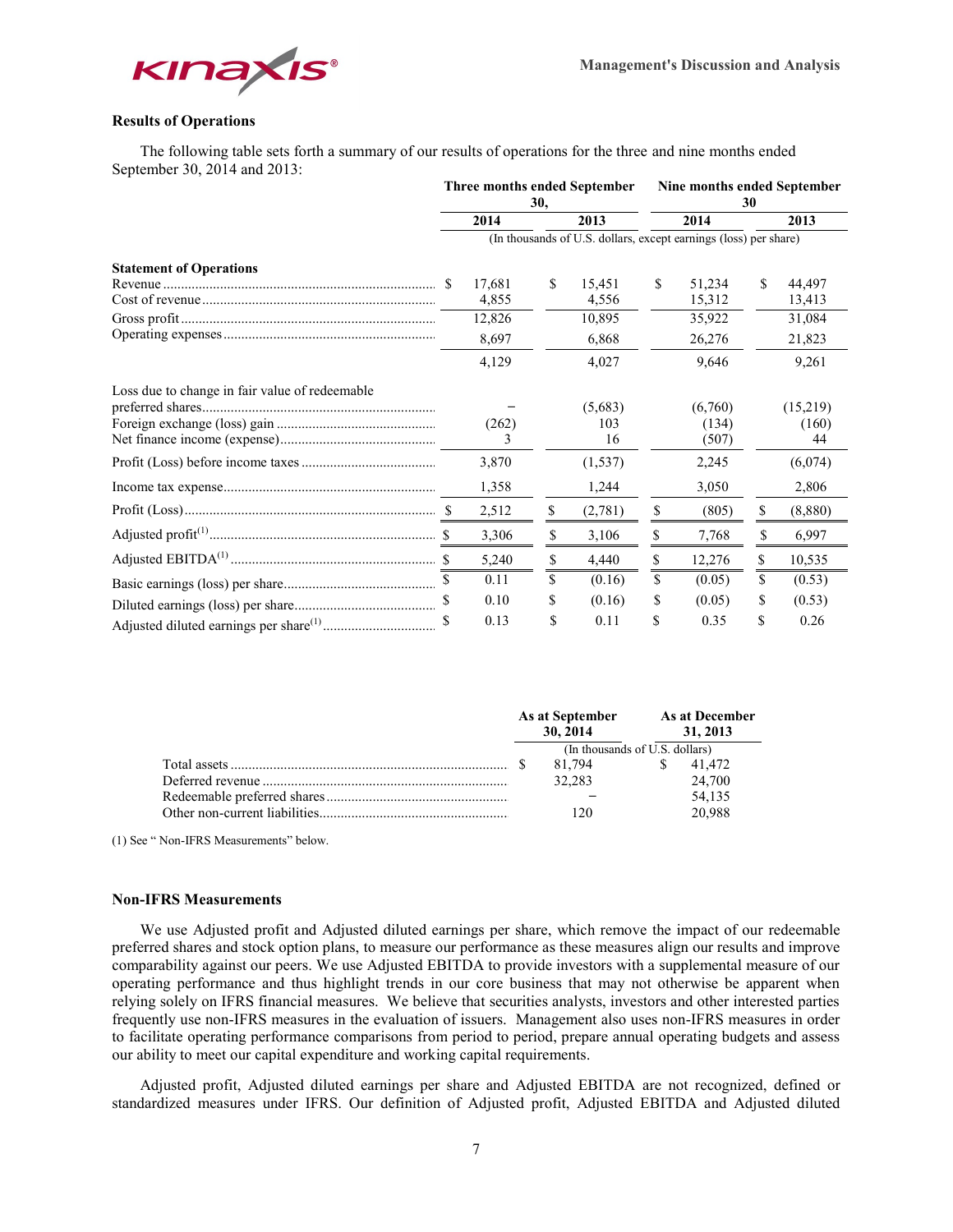

earnings per share will likely differ from that used by other companies and therefore comparability may be limited. Readers should also note that we have changed the composition of Adjusted EBITDA compared to previously disclosed Adjusted EBITDA, in order to better reflect the definition used by securities analysts. Adjusted EBITDA now includes a foreign exchange adjustment which is reflected in the "Foreign exchange loss (gain)" line item in the table below. Adjusted profit, Adjusted EBITDA and Adjusted diluted earnings per share should not be considered a substitute for or in isolation from measures prepared in accordance with IFRS. Investors are encouraged to review our financial statements and disclosures in their entirety and are cautioned not to put undue reliance on non-IFRS measures and view them in conjunction with the most comparable IFRS financial measures. We have reconciled Adjusted profit and Adjusted EBITDA to the most comparable IFRS financial measure as follows:

|                                                | Three months ended<br>September 30, |                                     |   |                                        |   | Nine months ended<br>September 30   |   |                                      |  |  |
|------------------------------------------------|-------------------------------------|-------------------------------------|---|----------------------------------------|---|-------------------------------------|---|--------------------------------------|--|--|
|                                                |                                     | 2014                                |   | 2013                                   |   | 2014                                |   | 2013                                 |  |  |
|                                                |                                     |                                     |   | (In thousands of U.S. dollars)         |   |                                     |   |                                      |  |  |
|                                                |                                     | 2,512                               | S | (2,781)                                | S | (805)                               | S | (8,880)                              |  |  |
| Loss due to change in fair value of redeemable |                                     | 794                                 |   | 5,683<br>204                           |   | 6.760<br>1,813                      |   | 15,219<br>658                        |  |  |
|                                                |                                     | 794                                 |   | 5,887                                  |   | 8,573                               |   | 15,877                               |  |  |
|                                                |                                     | 3,306                               | S | 3,106                                  | S | 7,768                               | S | 6,997                                |  |  |
|                                                |                                     | 1,358<br>317<br>262<br>(3)<br>1,934 |   | 1,244<br>209<br>(103)<br>(16)<br>1,334 |   | 3,050<br>817<br>134<br>507<br>4,508 |   | 2,806<br>616<br>160<br>(44)<br>3,538 |  |  |
|                                                |                                     | 5,240                               |   | 4.440                                  |   | 12,276                              |   | 10,535                               |  |  |

#### *Revenue*

The following table displays the breakdown of our revenue according to revenue type:

|                       | Three months ended<br>September 30, |    |        | $2013$ to<br>2014                                  | Nine months ended<br>September 30, | $2013$ to<br>2014 |        |               |
|-----------------------|-------------------------------------|----|--------|----------------------------------------------------|------------------------------------|-------------------|--------|---------------|
|                       | 2014                                |    | 2013   | $\frac{0}{0}$                                      | 2014                               |                   | 2013   | $\frac{0}{0}$ |
|                       |                                     |    |        | (In thousands of U.S. dollars, except percentages) |                                    |                   |        |               |
| Revenue               |                                     |    |        |                                                    |                                    |                   |        |               |
|                       | 13,302                              | S. | 10.149 | 31%                                                | 37.267                             | S                 | 29.113 | 28%           |
| Professional services | 4.081                               |    | 4.934  | (17%)                                              | 13.061                             |                   | 14.102 | (7%)          |
| Maintenance & Support | 298                                 |    | 368    | 19%                                                | 906                                |                   | 1,282  | (29%)         |
|                       | 17.681                              |    | 15.451 | 14%                                                | 51.234                             |                   | 44.497 | 15%           |

Total revenue for the third quarter of 2014 was \$17.7 million or an increase of 14% compared to the same period in 2013. For the nine months ended September 30, 2014 total revenue was \$51.2 million compared to \$44.5 million for the same period in 2013, representing an increase of 15%.

Subscription revenue for the three months ended September 30, 2014 was \$13.3 million, up from \$10.1 million for the same period in 2013, for an increase of 31% or \$3.2 million. For the year to date, subscription revenue was \$37.3 million or 28% higher than the same year to date period in 2013. The increase in subscription revenue is due to revenue from contracts secured with new customers during the fourth quarter of 2013 and in the first half of 2014 and expansion of existing customer subscriptions.

Professional services revenue for the third quarter of 2014 decreased \$0.8 million or 17% to \$4.1 million from \$4.9 million for the same period in 2013. For the nine months ending September 30, 2014, professional service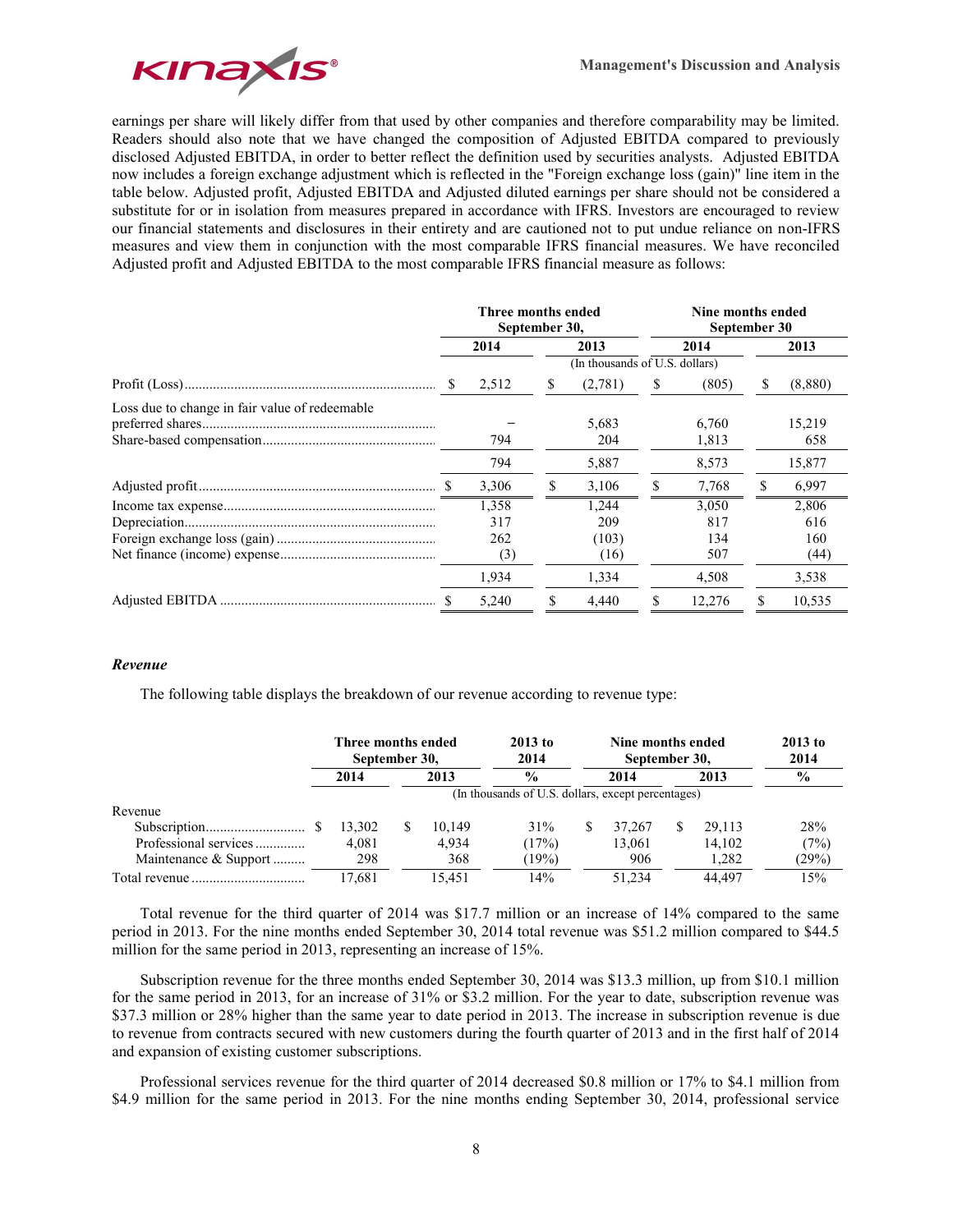

revenue was \$13.1 million compared to \$14.1 million for the same period in 2013, representing a decrease of 7%. The decrease in services revenue is due to a decline in revenue related to a significant engagement with an existing customer that ended in December 2013. This decrease was partially offset by an increase in services provided for deployment of new customers acquired during the second half of 2013 and first half of 2014.

Maintenance & support revenue was \$0.3 million for the third quarter of 2014, down 19% compared to the same period in 2013 and \$0.9 million for 2014 year to date compared to \$1.3 million for 2013, a decrease of 29%. The decrease in revenue is due to support contracts with legacy customers with perpetual licenses that have lapsed and the migration of perpetual licenses held by a specific customer to a subscription model in the latter half of fiscal 2013.

# *Gross Profit*

| Three months ended<br>September 30, |      |        | $2013$ to<br>2014 |                                                    | Nine months ended<br>September 30, | $2013$ to<br>2014 |        |               |  |
|-------------------------------------|------|--------|-------------------|----------------------------------------------------|------------------------------------|-------------------|--------|---------------|--|
| 2014                                | 2013 |        |                   |                                                    | 2014                               |                   | 2013   | $\frac{0}{0}$ |  |
|                                     |      |        |                   | (In thousands of U.S. dollars, except percentages) |                                    |                   |        |               |  |
| 4.855                               |      | 4.556  | $7\%$             |                                                    | 15.312                             |                   | 13.413 | 14%           |  |
| 12,826                              |      | 10.895 | 18%               |                                                    | 35.922                             |                   | 31.084 | 16%           |  |
| 73%                                 |      | 71%    |                   |                                                    | 70%                                |                   | 70%    |               |  |

Cost of revenue for the third quarter of 2014 increased \$0.3 million, or 7%, to \$4.9 million from \$4.6 million for the same period in 2013. For the nine months ended September 30, 2014, cost of revenue increased 14% to \$15.3 million from \$13.4 million for the same period in 2013. The increase in costs was primarily attributable to increased headcount and related compensation costs initiated in the second half of 2013 to support active engagements and future growth of professional services activity, an increase in use of third-party service providers to support new deployments, and increased travel costs and billable expenses related to currently active projects. An increase in costs associated with expansion of data centre capacity to support new customer engagements was also realized. Gross profit for the three and nine months ended September 30, 2014 was \$12.8 million and \$35.9 million compared to \$10.9 million and \$31.1 million for the same periods in 2013. Gross profit as a percentage of revenue increased to 73% in the third quarter ended September 30, 2014 from 71% in the third quarter ended September 20, 2013 and was 70% in the nine months ended September 30, 2014 and 2013. The percentage increase in the third quarter was due to the growth in total revenue in the period compared to the third quarter of 2013 while the growth in cost of revenue was lower in the third quarter of 2014 driven by a lower level of investment in additional services headcount compared to the same period in 2013.

## *Selling and Marketing Expenses*

|                            | Three months ended<br>September 30, |  |       | $2013$ to<br>2014 |                                                    | Nine months ended<br>September 30, | $2013$ to<br>2014 |               |       |
|----------------------------|-------------------------------------|--|-------|-------------------|----------------------------------------------------|------------------------------------|-------------------|---------------|-------|
|                            | 2014                                |  | 2013  | $\frac{0}{0}$     |                                                    | 2014                               | 2013              | $\frac{6}{9}$ |       |
|                            |                                     |  |       |                   | (In thousands of U.S. dollars, except percentages) |                                    |                   |               |       |
|                            | 3.014                               |  | 3.413 | (12%)             |                                                    | 10.021                             |                   | 11.528        | (13%) |
| As a percentage of revenue | 17%                                 |  | 22%   |                   |                                                    | 20%                                |                   | 26%           |       |

Selling and marketing expenses for the third quarter of 2014 decreased \$0.4 million, or 12%, to \$3.0 million from \$3.4 million in the third quarter of 2013. For the nine months ended September 30, 2014, selling and marketing expenses decreased \$1.5 million or 13% to \$10.0 million from same period in 2013. The decrease in sales and marketing expenses was due to lower marketing headcount and related compensation costs due to a functional realignment of product marketing resources to product management under research and development in the fourth quarter of 2013. This decrease was partially offset by higher sales headcount and related compensation and commission expenses incurred in the third quarter of 2014. As a percentage of revenue, selling and marketing expenses decreased 5% to 17% in the third quarter of 2014 and decreased 6% to 20% for the nine months ended September 30, 2014. This is due primarily to the marketing headcount realignment. The decrease in percentage also reflects a leverage of the investment in sales resources made in fiscal 2013. Due to the timing of marketing programs and events, selling and marketing expenses will vary from quarter to quarter.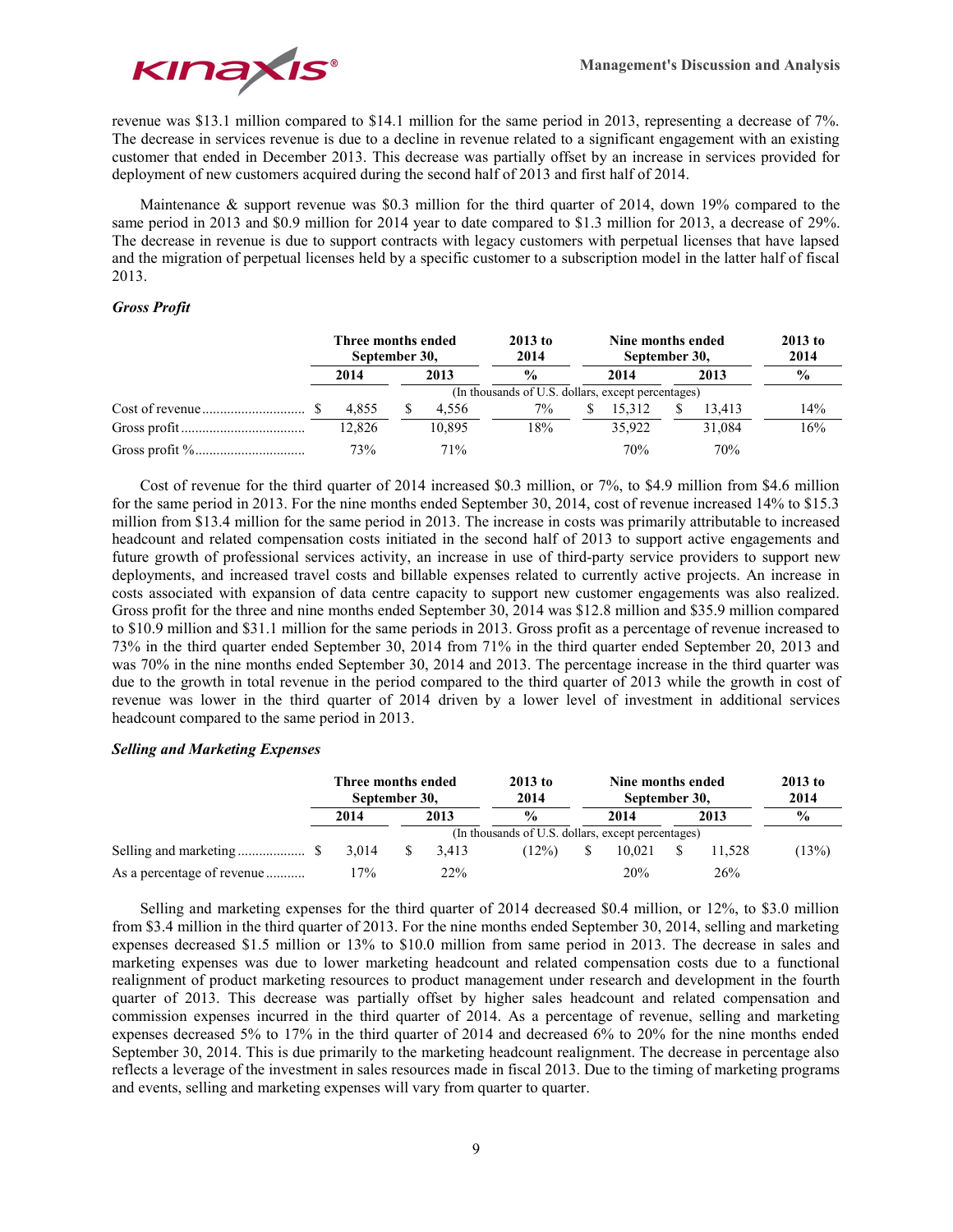

## *Research and Development Expenses*

|                                                                     | Three months ended<br>September 30, |                |               | $2013$ to<br>2014      |                                                    | Nine months ended<br>September 30, | $2013$ to<br>2014  |              |                  |               |
|---------------------------------------------------------------------|-------------------------------------|----------------|---------------|------------------------|----------------------------------------------------|------------------------------------|--------------------|--------------|------------------|---------------|
|                                                                     |                                     | 2014           |               | $\frac{6}{10}$<br>2013 |                                                    | 2014                               |                    | 2013         |                  | $\frac{6}{9}$ |
|                                                                     |                                     |                |               |                        | (In thousands of U.S. dollars, except percentages) |                                    |                    |              |                  |               |
| Research and development -<br>gross<br>Less: Investment tax credits | S                                   | 3,941<br>(396) | <sup>\$</sup> | 2,278<br>(546)         | 73%<br>(27%)                                       | S                                  | 11.482<br>(1, 415) | <sup>S</sup> | 7,443<br>(1,719) | 54%<br>(18%)  |
| Research and development                                            |                                     | 3,545          |               | 1.732                  | 105%                                               |                                    | 10.067             |              | 5.724            | 76%           |
| As a percentage of revenue                                          |                                     |                |               |                        |                                                    |                                    |                    |              |                  |               |
|                                                                     |                                     | 22%            |               | 15%                    |                                                    |                                    | 22%                |              | 17%              |               |
| <b>Net</b>                                                          |                                     | 20%            |               | 11%                    |                                                    |                                    | 20%                |              | 13%              |               |

Gross research and development expenses for the third quarter of 2014 increased \$1.6 million to \$3.9 million or 73% and for the nine months ended September, 2014, increased \$4.1 million to \$11.5 million or 54%, in each case compared to the same periods in 2013. The increase in research and development expenses was due to an increase in compensation and related costs from an increase in headcount from new hires and the realignment of marketing resources under product management completed in the fourth quarter of 2013. The investment in headcount was made to support ongoing programs to develop the RapidResponse product and solution offering for new and existing customers. Investment tax credits earned on research and development activity in Canada decreased 27% in the third quarter to \$0.4 million and 18% to \$1.4 million for the first nine months, in each case compared to the same periods in 2013, due to a decrease in the effective rates for earning credits and the ineligibility of capital purchases for tax credits for 2014 as well as the loss of refundable credits at a higher rate upon closing of our initial public offering and becoming a public company. As a percentage of revenues, gross research and development expenses was 22% for the third quarter and year to date of 2014 compared to 15% and 17% for the same periods in 2013, reflecting an additional investment in product development. Net research and development as a percentage of revenue for the third quarter and year to date of 2014 was 20% compared to 11% and 13% for the same periods in 2013. The percentage increased due to the decrease in the investment tax credits earned compared to the previous year in addition to higher product development expenses.

## *General and Administrative Expenses*

|                            | Three months ended<br>September 30, |  |       | $2013$ to<br>2014                                  | Nine months ended<br>September 30, | $2013$ to<br>2014 |               |
|----------------------------|-------------------------------------|--|-------|----------------------------------------------------|------------------------------------|-------------------|---------------|
|                            | 2014                                |  | 2013  | $\frac{0}{0}$                                      | 2014                               | 2013              | $\frac{0}{0}$ |
|                            |                                     |  |       | (In thousands of U.S. dollars, except percentages) |                                    |                   |               |
|                            | 2.138                               |  | 1.723 | 24%                                                | 6.188                              | 4.571             | 35%           |
| As a percentage of revenue | 12%                                 |  | $1\%$ |                                                    | 12%                                | 10%               |               |

For the third quarter of 2014, general and administrative expenses increased \$0.4 million, or 24%, to \$2.1 million from \$1.7 million for the same period in 2013. For the nine months ended September 30, 2014, general and administrative expenses increased \$1.6 million, or 35% to \$6.2 million from \$4.6 million for the same period in 2013. The increase in general and administrative expenses was due to an increase in headcount and related compensation costs and share-based payments expense as well as accounting, audit and legal fees related to the conversion to IFRS, review of quarterly results, tax planning and corporate governance support. As a percentage of revenue, general and administrative expenses were 12% for the third quarter of 2014, compared to 11% for the same period in 2013 and 12% for the nine months ended September 30, 2014, compared to 10% for the same period in 2013 due to the increase in compensation costs and accounting, audit and legal fees noted above.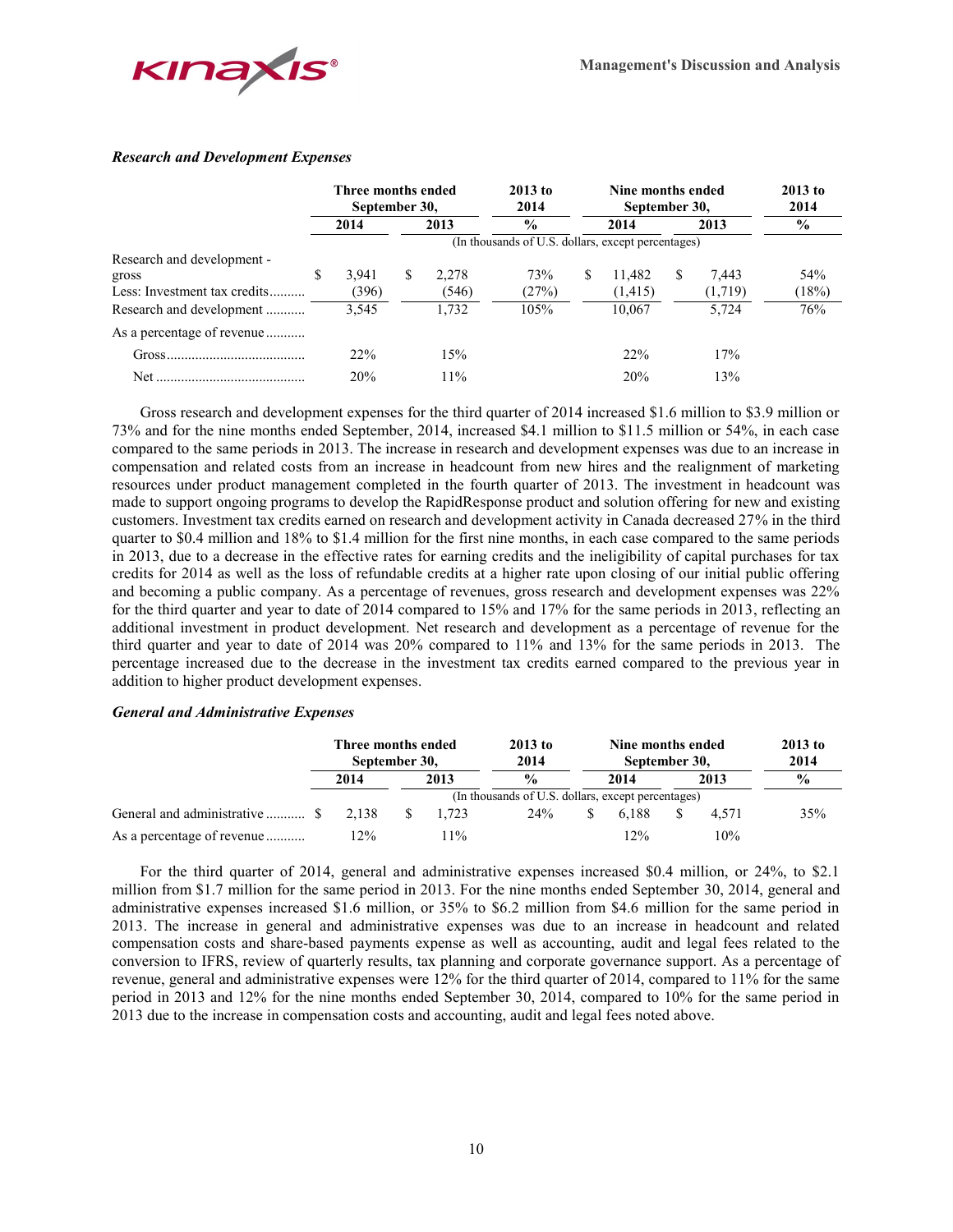

## *Other Income and Expense*

The following table provides a breakdown of other income and expense by type:

|                                                                                                        | Three months ended<br>September 30, |       |    | $2013$ to<br>2014 |                                                    | Nine months ended<br>September 30, | $2013$ to<br>2014 |    |          |               |
|--------------------------------------------------------------------------------------------------------|-------------------------------------|-------|----|-------------------|----------------------------------------------------|------------------------------------|-------------------|----|----------|---------------|
|                                                                                                        |                                     | 2014  |    | 2013              | $\frac{0}{0}$                                      |                                    | 2014              |    | 2013     | $\frac{0}{0}$ |
|                                                                                                        |                                     |       |    |                   | (In thousands of U.S. dollars, except percentages) |                                    |                   |    |          |               |
| Other income (expense)<br>Loss due to change in fair<br>value of redeemable<br>Foreign exchange (loss) |                                     |       | \$ | (5,683)           | (1)                                                | S                                  | (6,760)           | S. | (15,219) | (56%)         |
| Net finance income                                                                                     |                                     | (262) |    | 103               | (354%)                                             |                                    | (134)             |    | (160)    | $(16)\%$      |
|                                                                                                        |                                     | 3     |    | 16                | (81%)                                              |                                    | (507)             |    | 44       | (1)           |
|                                                                                                        |                                     | (259) |    | (5, 564)          | (95%)                                              |                                    | (7, 401)          |    | (15,335) | (52%)         |

#### Note:

(1) The percentage change has been excluded as it is not meaningful.

For the three months ended September 30, 2014, total other expense was \$0.3 million compared to \$5.6 million for the third quarter of 2013, and year to date was \$7.4 million for 2014 compared to \$15.3 million for 2013. The decrease in the third quarter was due to the non-cash fair value adjustment recorded in the third quarter of 2013 for the redeemable preferred shares which were converted to Common Shares at the time of our initial public offering in the second quarter of 2014. For the first nine months of 2014, other expenses decreased due to a lower fair value adjustment for the redeemable preferred shares compared to the adjustments incurred in the first three quarters of 2013, offset partially by an increase in interest expense incurred in the first half of 2014 on our term loan.

#### *Income Taxes*

|                          | Three months ended<br>September 30, |      |                                                    | $2013$ to<br>2014 | Nine months ended<br>September 30, | $2013$ to<br>2014 |       |               |  |
|--------------------------|-------------------------------------|------|----------------------------------------------------|-------------------|------------------------------------|-------------------|-------|---------------|--|
|                          | 2014                                | 2013 |                                                    | $\frac{0}{0}$     | 2014                               |                   | 2013  | $\frac{6}{9}$ |  |
|                          |                                     |      | (In thousands of U.S. dollars, except percentages) |                   |                                    |                   |       |               |  |
| Income tax expense       |                                     |      |                                                    |                   |                                    |                   |       |               |  |
|                          | 232                                 |      | 173                                                | 34%               | 626                                | S                 | 519   | 21%           |  |
|                          | .126                                |      | l.071                                              | $5\%$             | 2.424                              |                   | 2,287 | 6%            |  |
| Total income tax expense | 1.358                               |      | .244                                               | 9%                | 3.050                              |                   | 2,806 | 9%            |  |

For the three and nine months ended September 30, 2014, income tax expense of \$1.4 million and \$3.0 million was recognized compared to \$1.2 million and \$2.8 million for the same periods in 2013. The increase in income tax expense for the third quarter and first nine months of 2014 compared to the same periods in 2013 was due to a higher annual effective tax rate resulting from an increase in non-deductible shared-based compensation compared to the prior year.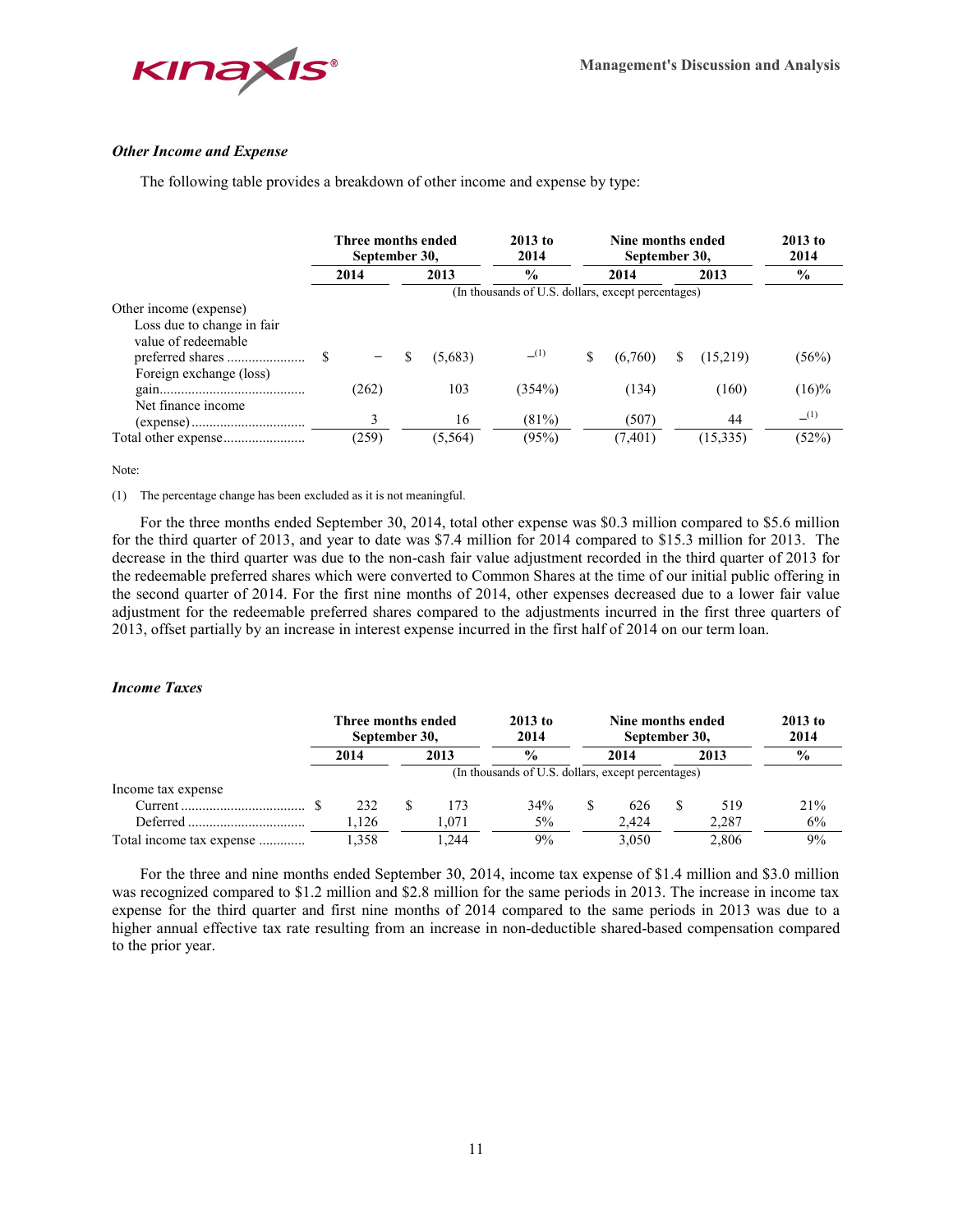

# *Profit (Loss)*

|                                   | Three months ended<br>September 30,                |              |   | $2013$ to<br>2014 |      | Nine months ended<br>September 30, | $2013$ to<br>2014 |    |         |       |  |  |
|-----------------------------------|----------------------------------------------------|--------------|---|-------------------|------|------------------------------------|-------------------|----|---------|-------|--|--|
|                                   |                                                    | 2013<br>2014 |   | $\frac{6}{9}$     |      | 2014                               | $\frac{6}{9}$     |    |         |       |  |  |
|                                   | (In thousands of U.S. dollars, except percentages) |              |   |                   |      |                                    |                   |    |         |       |  |  |
|                                   | -S                                                 | 2,512        | S | (2,781)           | 190% | S                                  | (805)             | S. | (8,880) | (91%) |  |  |
|                                   |                                                    | 3,306        |   | 3,106             | 6%   |                                    | 7.768             |    | 6,997   | 11%   |  |  |
|                                   |                                                    | 5,240        |   | 4,440             | 18%  |                                    | 12,276            |    | 10,535  | 17%   |  |  |
| Basic earnings (loss) per share   |                                                    | 0.11         |   | (0.16)            |      |                                    | (0.05)            |    | (0.53)  |       |  |  |
| Diluted earnings (loss) per share |                                                    | 0.10         |   | (0.16)            |      |                                    | (0.05)            |    | (0.53)  |       |  |  |
| Adjusted diluted earnings per     |                                                    | 0.13         |   | 0.11              |      |                                    | 0.35              |    | 0.26    |       |  |  |

Profit for the three months ended September 30, 2014 increased \$5.3 million to \$2.5 million or \$0.11 per basic share and \$0.10 per diluted share, from a loss of \$2.8 million or \$0.16 per basic and diluted share for the same period in 2013. Year to date the loss decreased to \$0.8 million or \$0.05 per basic and diluted share from \$8.9 million or \$0.53 per basic and diluted share. The increase in profit was primarily driven by a lower fair value adjustment on the redeemable preferred shares which were converted to Common Shares at the time of our initial public offering in June 2014. Adjusted EBITDA for the third quarter of 2014 was \$5.2 million, an increase of \$0.8 million from \$4.4 million from the corresponding period in 2013. For the nine months ended September 30 2014, Adjusted EBITDA increased \$1.8 million to \$12.3 million, compared to \$10.5 million in the corresponding period in 2013. The increase in Adjusted EBITDA in the three months and nine months ended September 30, 2014 is driven by an increase in profit from operations excluding the impact of an increase in share-based payment expenses for the third quarter and year to date 2014 compared to the same periods for 2013.

## *Key Balance Sheet Items*

|  | As at September<br>30.2014     | As at December<br>31, 2013 |
|--|--------------------------------|----------------------------|
|  | (In thousands of U.S. dollars) |                            |
|  | 81 794                         | \$ 41.472                  |
|  | 36.677                         | 115.052                    |

An analysis of the key balance sheet items driving the change in total assets and liabilities is as follows:

*Trade and other receivables*

|                                | As at September<br>30, 2014 |  | As at December<br>31, 2013 |
|--------------------------------|-----------------------------|--|----------------------------|
| (In thousands of U.S. dollars) |                             |  |                            |
|                                | 7.636                       |  | 12.449                     |

Trade and other receivables were \$7.6 million at September 30, 2014, a decrease of \$4.8 million compared to \$12.4 million at December 31, 2013. The change in trade and other receivables was due to timing of billings and collections on receivables which can have a significant impact on the balance at any point in time due to the annual subscription billing cycle. The aging of trade receivables is generally current and we have no history of bad debts.

#### *Investment tax credits*

|                                | As at September<br>30.2014 |  | As at December<br>31, 2013 |
|--------------------------------|----------------------------|--|----------------------------|
| (In thousands of U.S. dollars) |                            |  |                            |
|                                | 1811                       |  | 1.330                      |
|                                | 2.980                      |  | 2.108                      |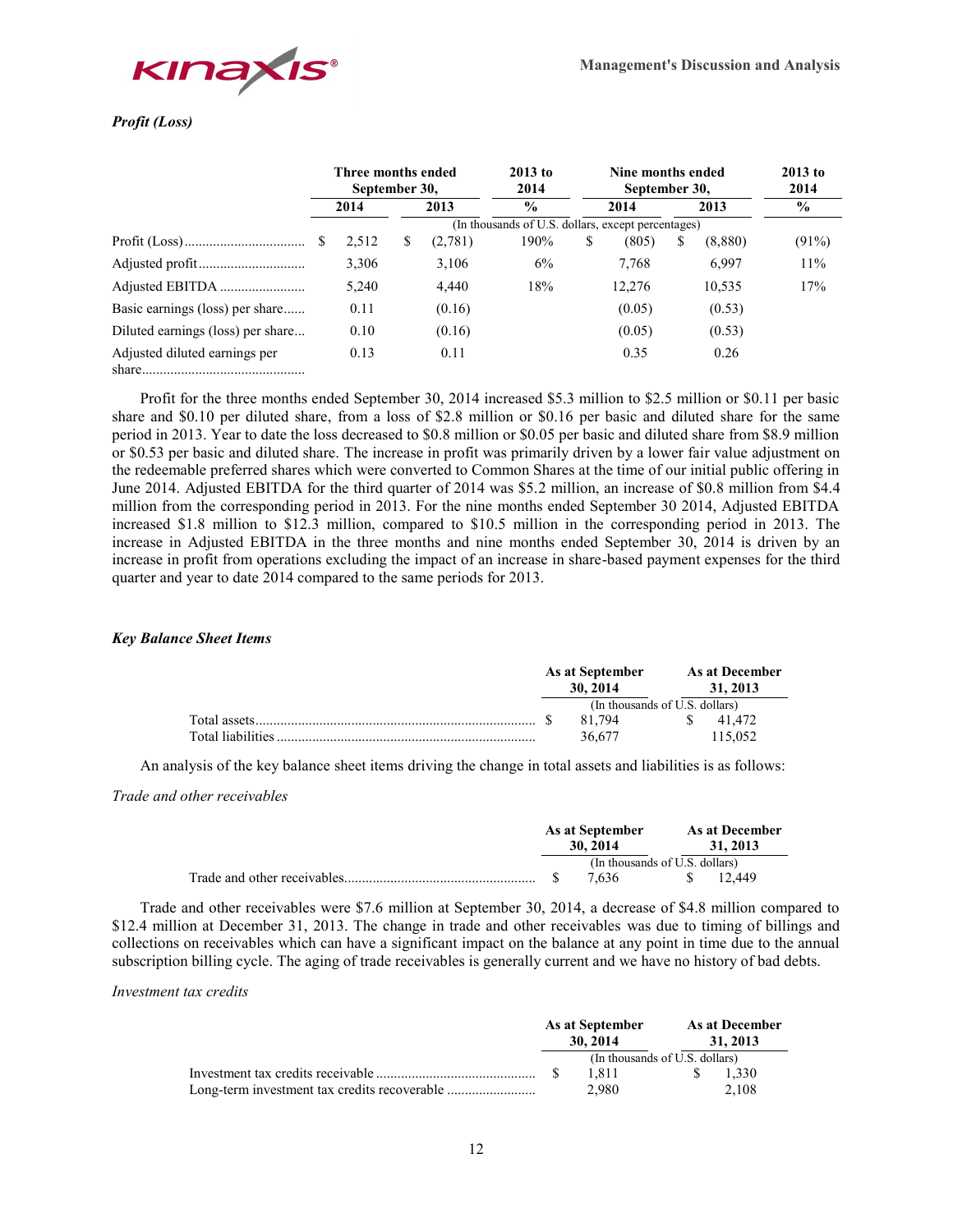

Investment tax credits receivable are the estimated refunds we anticipate receiving as a result of research and development that is considered qualified for investment tax credits. As of the closing of our initial public offering, we no longer are eligible for refundable investment tax credits. We remain eligible for non-refundable investment tax credits which will be earned at a lower rate resulting in higher research and development expenses going forward.

Investment tax credits receivable of \$1.8 million at September 30, 2014 were \$0.5 million higher compared to \$1.3 million at December 31, 2013 due to the timing of filing the return for 2013 and receiving the refund. Longterm investment tax credits recoverable are the non-refundable portion of investment tax credits earned. The balance increased \$0.9 million to \$3.0 million at September 30, 2014 from \$2.1 million at December 31, 2013 due to estimated non-refundable credits earned in the first nine months of 2014.

## *Deferred revenue*

|  | As at September<br>30.2014     | As at December<br>31, 2013 |
|--|--------------------------------|----------------------------|
|  | (In thousands of U.S. dollars) |                            |
|  | 32.283                         | \$ 24.700                  |

Deferred revenue at September 30, 2014 was \$32.3 million, an increase of \$7.6 million compared to \$24.7 million at December 31, 2013. We generally bill our customers annually in advance for subscriptions resulting in the amount billed initially recorded as deferred revenue and drawn down to revenue over the term. The increase in deferred revenue reflects the increase in subscription revenue from the addition of new customer contracts and expansion of existing customers and the timing of annual billings. In addition, during the second quarter of 2014, a subscription agreement with an existing customer was amended to reduce the remaining term from three years to two years and the full payment covering the remaining two year subscription fee was received during the quarter.

## *Redeemable preferred shares*

| As at September<br>30, 2014 |                                |    | As at December<br>31, 2013 |
|-----------------------------|--------------------------------|----|----------------------------|
|                             | (In thousands of U.S. dollars) |    |                            |
|                             | and the contract of the con-   | -8 | 54.135                     |

Prior to our initial public offering, we had redeemable preferred shares outstanding that had been designated as financial liabilities and recorded at fair value through profit or loss in accordance with IFRS. The liability increased \$6.8 million during the first nine months of 2014 compared to December 31, 2013 due to the change in the fair value of the redeemable preferred shares. Immediately before completion of our initial public offering, all of our outstanding redeemable preferred shares were converted into Common Shares on a one-for-one basis. The accumulated deficit generated by the non-cash fair value adjustments amounting to \$41.0 million related to these converted preferred shares was reclassified from deficit to share capital. Upon completion of our initial public offering we no longer have issued or authorized redeemable preferred shares and we will no longer incur the related changes in fair value recorded in profit and loss.

## **Liquidity and Capital Resources**

Our primary source of cash flow is sales of subscriptions for our software and sales of services. Our approach to managing liquidity is to ensure, to the extent possible, that we always have sufficient liquidity to meet our liabilities as they come due. We do so by continuously monitoring cash flow and actual operating expenses compared to budget.

|  | As at September<br>30, 2014    | <b>As at December</b><br>31, 2013 |        |  |
|--|--------------------------------|-----------------------------------|--------|--|
|  | (In thousands of U.S. dollars) |                                   |        |  |
|  | 55.928                         |                                   | 13.804 |  |

Cash and cash equivalents increased \$42.1 million to \$55.9 million at September 30, 2014, from \$13.8 million at December 31, 2013. The increase is primarily due to the proceeds from our initial public offering which closed in the second quarter of 2014, net of repayment of our term loan as well as cash from operations for the first nine months of 2014.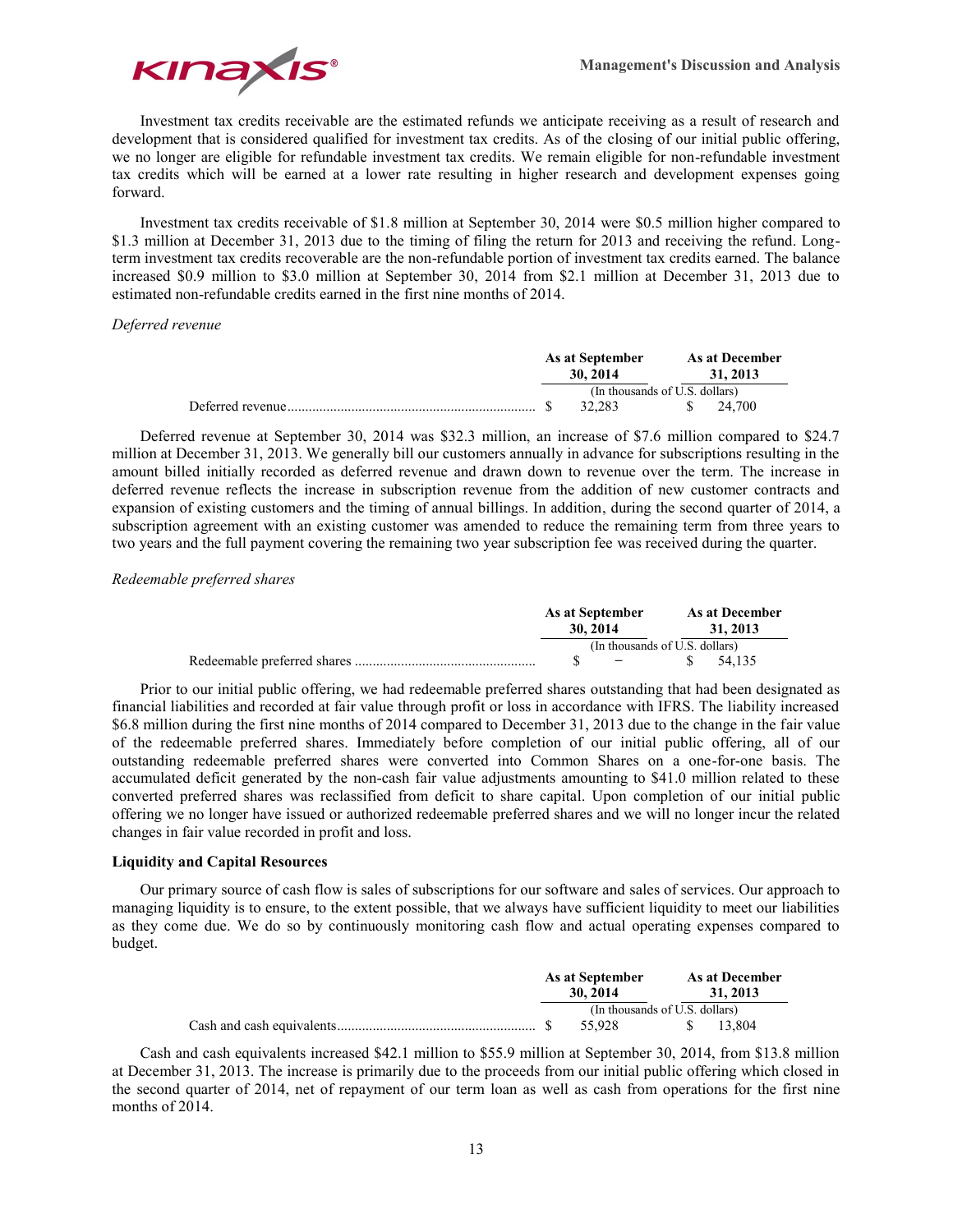

In addition to the cash balances, we have a Cdn\$5.0 million revolving demand facility available to be drawn to meet ongoing working capital requirements. Our principal cash requirements are for working capital and capital expenditures. Excluding deferred revenue, working capital at September 30, 2014 was \$62.7 million. Given the ongoing cash generated from operations and our existing cash and credit facilities, we believe there is sufficient liquidity to meet our current and planned financial obligations.

The following table provides a summary of cash inflows and outflows by activity:

|                                        | Nine months ended September 30, |         |  |        |  |  |
|----------------------------------------|---------------------------------|---------|--|--------|--|--|
|                                        |                                 | 2014    |  | 2013   |  |  |
|                                        | (In thousands of U.S. dollars)  |         |  |        |  |  |
| Cash Inflows and (Outflow) by activity |                                 |         |  |        |  |  |
|                                        |                                 | 13.574  |  | 12.066 |  |  |
|                                        |                                 | (3,071) |  | (814)  |  |  |
|                                        |                                 | 31,819  |  | 259    |  |  |
|                                        |                                 | (198)   |  | (438)  |  |  |
|                                        |                                 | 42.124  |  | 11.073 |  |  |

# *Cash provided by (used in) operating activities*

Cash generated by operating activities was \$13.6 million in the first nine months of 2014 compared to \$12.1 million in the same period in 2013. The increase of \$1.5 million was due primarily to the increase in non-cash sharebased compensation of \$1.2 million, deferred revenue of \$7.8 million and receivables of \$4.7 million due to timing of subscription billings and a contract amendment with an existing customer. This was offset by the Part VI.1 tax of \$4.0 million and non-resident withholding taxes of \$1.7 million paid in the first quarter of 2014 which had been withheld from amounts payable on the repurchase of Class A Preferred Shares, Common Shares and Non-Voting Common Shares completed in the fourth quarter of 2013 and a lower non-cash loss due to the change in fair value of redeemable preferred shares of \$6.8 million in the first nine months of 2014 compared to \$15.2 million for the same period in 2013.

## *Cash provided by (used in) investing activities*

Cash used in investing activities is driven by purchases of property and equipment primarily related to computer equipment for use in our hosting facilities and to support research and development requirements. For the nine months ended September 30, 2014, cash used in purchase of property and equipment was \$3.1 million, an increase of \$2.3 million compared to \$0.8 million for the same period in 2013. We expect to continue to invest in additional property and equipment to support the growth in our customer base and to take advantage of new and advanced technology.

## *Cash provided by (used in) financing activities*

Cash provided by financing activities for the nine months ended September 30, 2014 was \$31.8 million comprised of: \$1.1 million of proceeds from shares issued for cash and upon exercise of options prior to completion of our initial public offering, \$55.7 million of proceeds from our initial public offering net of share issuance costs incurred, and \$5.0 million drawn on the term debt facility to fund the Part VI.1 tax liability resulting from the shares repurchased in the fourth quarter of 2013, less repayment of the term debt facility in full for \$30 million. The cash provided by financing activities in the same period in 2013 was \$0.3 million due to proceeds from shares issued upon exercise of options and subscriptions received under the share purchase plan (which was discontinued in connection with our initial public offering).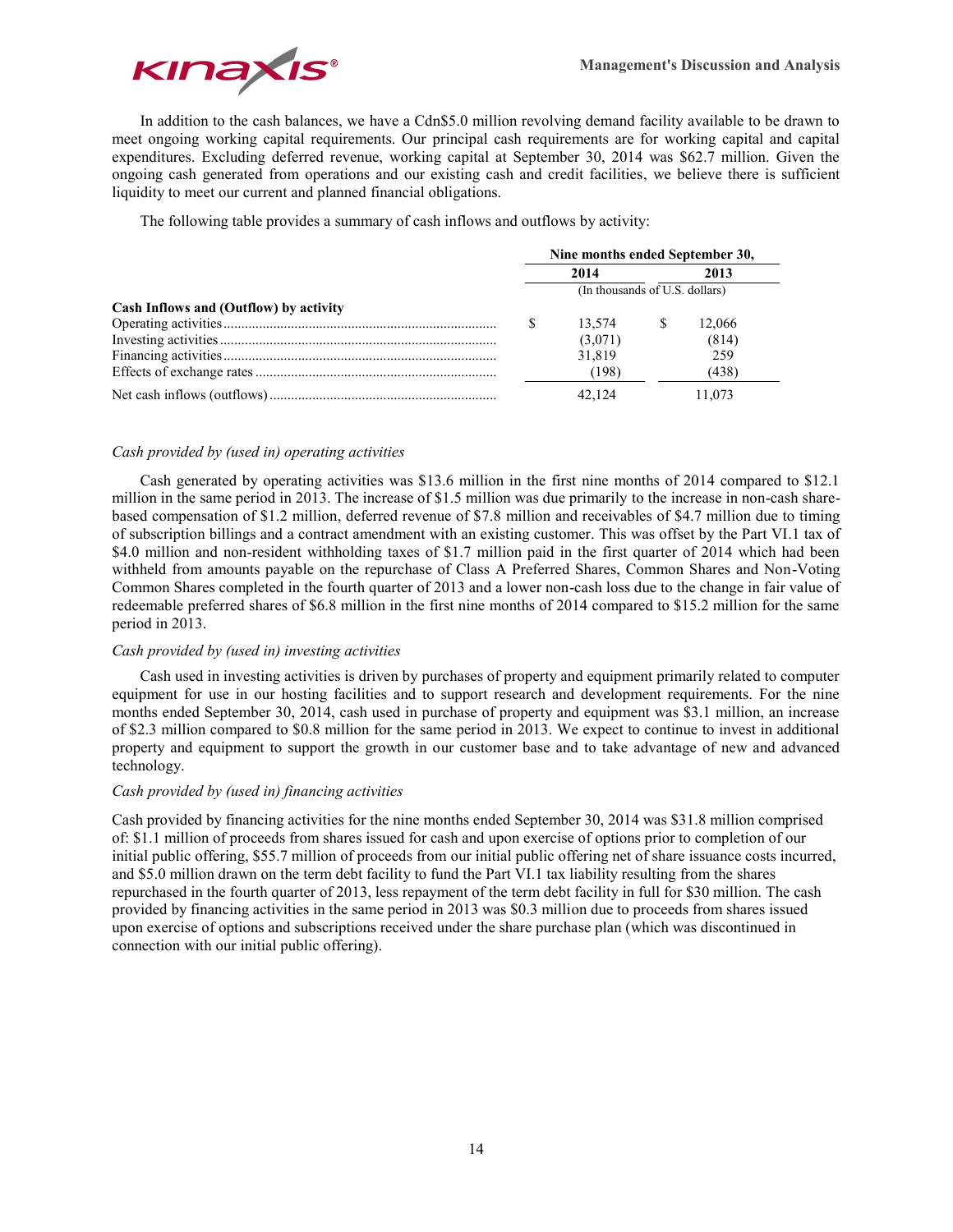

# *Revolving Credit Facility and Term Loan*

On December 18, 2013, we entered into certain credit facilities with the Royal Bank of Canada ("**RBC**"). The credit facilities are comprised of a Cdn\$5.0 million revolving demand credit facility (the "**Revolving Facility**") and a \$30.0 million non-revolving term loan (the "**Term Loan**") maturing on June 30, 2017.

As of September 30, 2014, no amounts had been drawn against the Revolving Facility. Prior to our initial public offering, \$30.0 million had been drawn under the Term Loan. On June 18, 2014, the balance of the Term Loan was repaid using proceeds of our initial public offering. Upon full repayment the Term Loan facility was terminated.

The interest rate on the remaining Revolving Facility is RBC U.S. prime plus 1% per annum for U.S. dollar denominated amounts and RBC U.S. base rate plus 1% per annum for Canadian dollar denominated amounts. In the event our aggregate borrowings under the Revolving Facility exceed Cdn \$0.5 million a borrowing limit applies that is based principally on our accounts receivable.

## *Use of Proceeds*

On June 10, 2014, pursuant to our initial public offering, we issued 5,000,000 Common Shares for proceeds, before deducting fees and expenses, of approximately Cdn.\$65.0 million. After deducting fees and expenses, we realized net proceeds of \$55.7 million (approximately Cdn.\$61.3 million).

As previously disclosed we planned to use the proceeds we received from our initial public offering as follows: approximately \$30.0 million (approximately Cdn.\$33.0 million) for debt repayment, approximately Cdn.\$23.6 million to strengthen our balance sheet, and the balance for working capital and general corporate and administrative purposes. We may also use a portion of the net proceeds to expand our current business through acquisitions of, or investments in, other complementary businesses, products or technologies. We may re-allocate the net proceeds from time to time depending on changes in business conditions prevalent at the time.

The following table sets out a comparison of the intended use of proceeds disclosed in the prospectus dated June 3, 2014 (the "**Intended Use of Proceeds**") publicly filed in connection with our initial public offering and actual use of proceeds from the offering (other than working capital):

| Intended Use of<br><b>Proceeds</b> | <b>Estimated Amount</b> | <b>Actual Use of</b><br><b>Proceeds</b> | <b>Actual Amount</b> | <b>Variances</b> |
|------------------------------------|-------------------------|-----------------------------------------|----------------------|------------------|
| Debt repayment                     | \$30.0 million          | Debt repayment                          | \$30.0 million       | No variance      |
| Strengthen our<br>balance sheet    | Cdn.\$23.6 million      | Strengthen our<br>balance sheet         | Cdn.\$23.6 million   | No variance      |

#### *Contractual Obligations*

The following table summarizes our contractual obligations as at September 30, 2014, including commitments relating to leasing contracts:

|                                                                        |   | Less than 1<br>vear |   | 1 to<br>5 years | More than 5<br>vears<br>(In thousands of U.S. dollars) |        | <b>Total amount</b> |
|------------------------------------------------------------------------|---|---------------------|---|-----------------|--------------------------------------------------------|--------|---------------------|
| <b>Commitments</b>                                                     |   | 497                 |   | 2.686           |                                                        | $\sim$ | 3,183               |
| <b>Financial Obligations</b><br>Trade payables and accrued liabilities |   | 4.274               |   |                 |                                                        |        | 4.274               |
| <b>Total Obligations</b>                                               | S | 4.771               | S | 2.686           |                                                        | -      | 7.457               |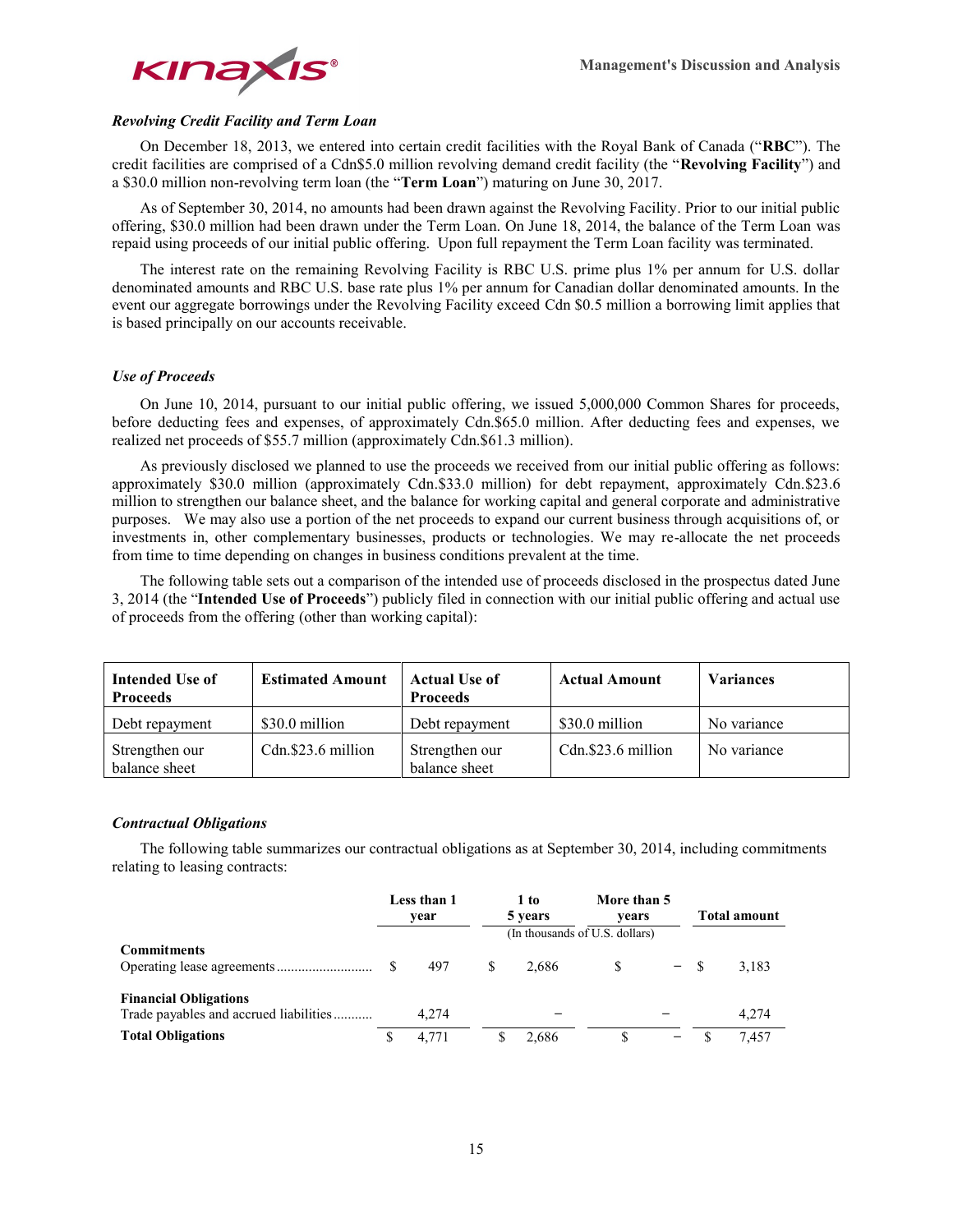

The following table summarizes our contractual obligations as at December 31, 2013, including commitments relating to leasing contracts:

|                                        |   | Less than 1<br>year |   | 1 to<br>5 years                | More than 5<br>vears |        | <b>Total amount</b> |
|----------------------------------------|---|---------------------|---|--------------------------------|----------------------|--------|---------------------|
|                                        |   |                     |   | (In thousands of U.S. dollars) |                      |        |                     |
| <b>Commitments</b>                     |   | 1,114               | S | 2.799                          | <sup>\$</sup>        | $-$ \$ | 3,913               |
| <b>Financial Obligations</b>           |   |                     |   |                                |                      |        |                     |
| Trade payables and accrued liabilities |   | 11,062              |   |                                |                      |        | 11,062              |
|                                        |   | 4,167               |   | 20,833                         |                      |        | 25,000              |
|                                        |   |                     |   | 54,135                         |                      |        | 54,135              |
|                                        |   | 15.229              |   | 74,968                         |                      |        | 90,197              |
| <b>Total Obligations</b>               | S | 16,343              | S | 77.767                         | \$                   |        | 94.110              |

#### **Off-Balance Sheet Arrangements**

We have no off-balance sheet arrangements, other than operating leases (which have been disclosed under "Liquidity and Capital Resources - Contractual Obligations"), that have, or are likely to have, a current or future material effect on our consolidated financial position, financial performance, liquidity, capital expenditures or capital resources.

## **Transactions with Related Parties**

We do not have any transactions during the nine months ended September 30, 2014 and 2013 that would be considered to be between the Company and a related party.

#### **Financial Instruments and Other Instruments**

We recognize financial assets and liabilities when we become party to the contractual provisions of the instrument. On initial recognition, financial assets and liabilities are measured at fair value plus transaction costs directly attributable to the financial assets and liabilities, except for financial assets or liabilities at fair value through profit and loss, whereby the transactions costs are expensed as incurred.

## *Credit risk*

Credit risk is the risk of an unexpected loss if a customer or counterparty to a financial instrument fails to meet its contractual obligations. Our credit risk is primarily attributable to trade and other receivables.

The nature of our subscription based business results in payments being received in advance of the majority of the services being delivered; as a result, our credit risk exposure is low. As the majority of our revenues are amortized into income over a period of time, the potential impact on our operating results is low as any uncollectible amounts would affect trade and other receivables and deferred revenue.

## *Currency risk*

A portion of our revenues and operating costs are realized in currencies other than our functional currency, such as the Canadian dollar, Euros, the Hong Kong dollar and Japanese Yen. As a result, we are exposed to currency risk on these transactions. Also, additional earnings volatility arises from the translation of monetary assets and liabilities denominated in foreign currencies at the rate of exchange on each date of the Consolidated Statements of Financial Position; the impact of which is reported as a foreign exchange gain or loss.

Our objective in managing our currency risk is to minimize exposure to currencies other than our functional currency. We do so by matching foreign denominated assets with foreign denominated liabilities.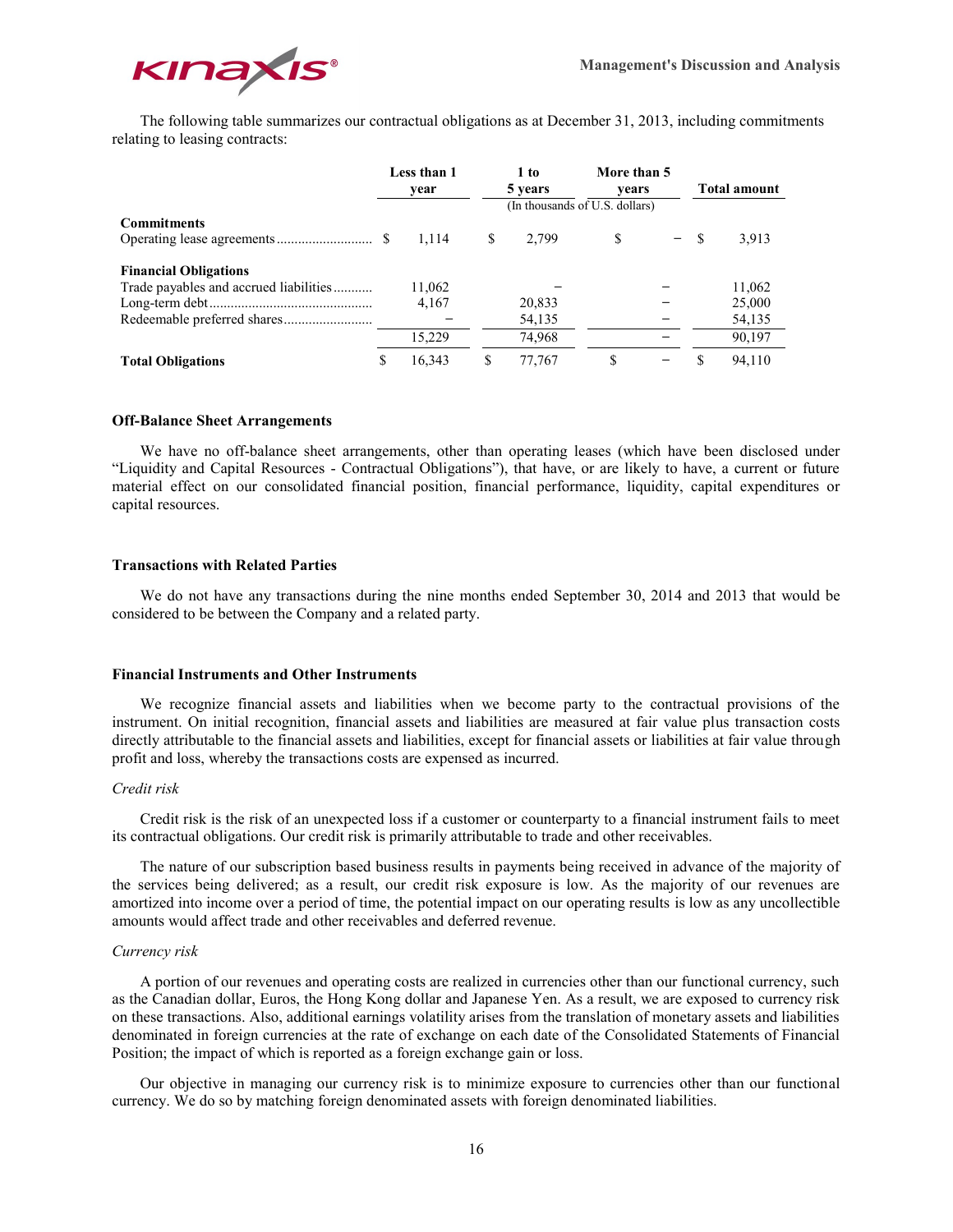

#### *Interest rate risk*

Interest rate risk is the risk that the fair value or future cash flows of a financial instrument will fluctuate due to changes in market interest rates. We believe that interest rate risk is low for our financial assets as the majority of investments are made in fixed rate instruments. We do have interest rate risk related to our credit facilities. The rates on our Revolving Facility are variable to bank prime rate.

## *Capital management*

Our capital is composed of our Common Shares and shareholders' equity. Our objective in managing our capital is financial stability and sufficient liquidity to increase shareholder value through organic growth and investment in sales, marketing and product development. Our senior management team is responsible for managing the capital through regular review of financial information to ensure sufficient resources are available to meet operating requirements and investments to support our growth strategy. The Board of Directors is responsible for overseeing this process. In order to maintain or adjust our capital structure, we could issue new shares, repurchase shares, approve special dividends or issue debt.

## **Critical Accounting Policies and Estimates**

#### *Revenue*

We derive revenue from subscriptions for our product comprised of our hosted software-as-a-service (SaaS) application and fixed term subscription licenses of our software products ("**On-premise licenses**"). In addition, we derive revenue from the provision of professional services including implementation services, technical services and training and, to a lesser degree, from maintenance and support services provided to customers with legacy perpetual licenses to our software products. Professional services do not include significant customization to, or development of, the software.

We commence revenue recognition when all of the following conditions are met:

- it is probable that the economic benefits of the transaction will flow to the entity;
- the amount of revenue can be measured reliably; and
- the costs incurred for the transaction and the costs to complete the transaction can be measured reliably.

We provide our SaaS, On-premise licenses and professional services on a stand-alone basis or as part of a multiple element arrangement. Stand-alone sales occur through renewals of the SaaS or On-premise license and stand-alone purchases of the same or similar professional services on an ongoing basis by customers. When sold in a multiple element arrangement, the SaaS or On-premise license and the professional services elements are considered separate units of accounting as they have stand-alone value to the customer. The total consideration for the arrangement is allocated to the separate units of accounting based on their relative fair value and the revenue is recognized for each unit when the requirements for revenue recognition have been met. We determine the fair value of each unit of accounting based on the selling price when they are sold separately. When the fair value cannot be determined based on when it was sold, we determine a value that most reasonably reflects the selling price that might be achieved in a stand-alone transaction. Inputs considered in making this determination include the specific parameters and model used in determining the contract price, contracted renewal rates, the history of pricing, renewals and stand-alone sales activity of similar customers.

Subscription revenue related to the provision of SaaS or On-premise term licenses is recognized ratably over the contract term as the service or access to the software is delivered. The contract term begins when the service is made available or the license is delivered to the customer.

We enter into arrangements for professional services on a time and materials basis. Revenue for these professional services is recognized as the services are performed.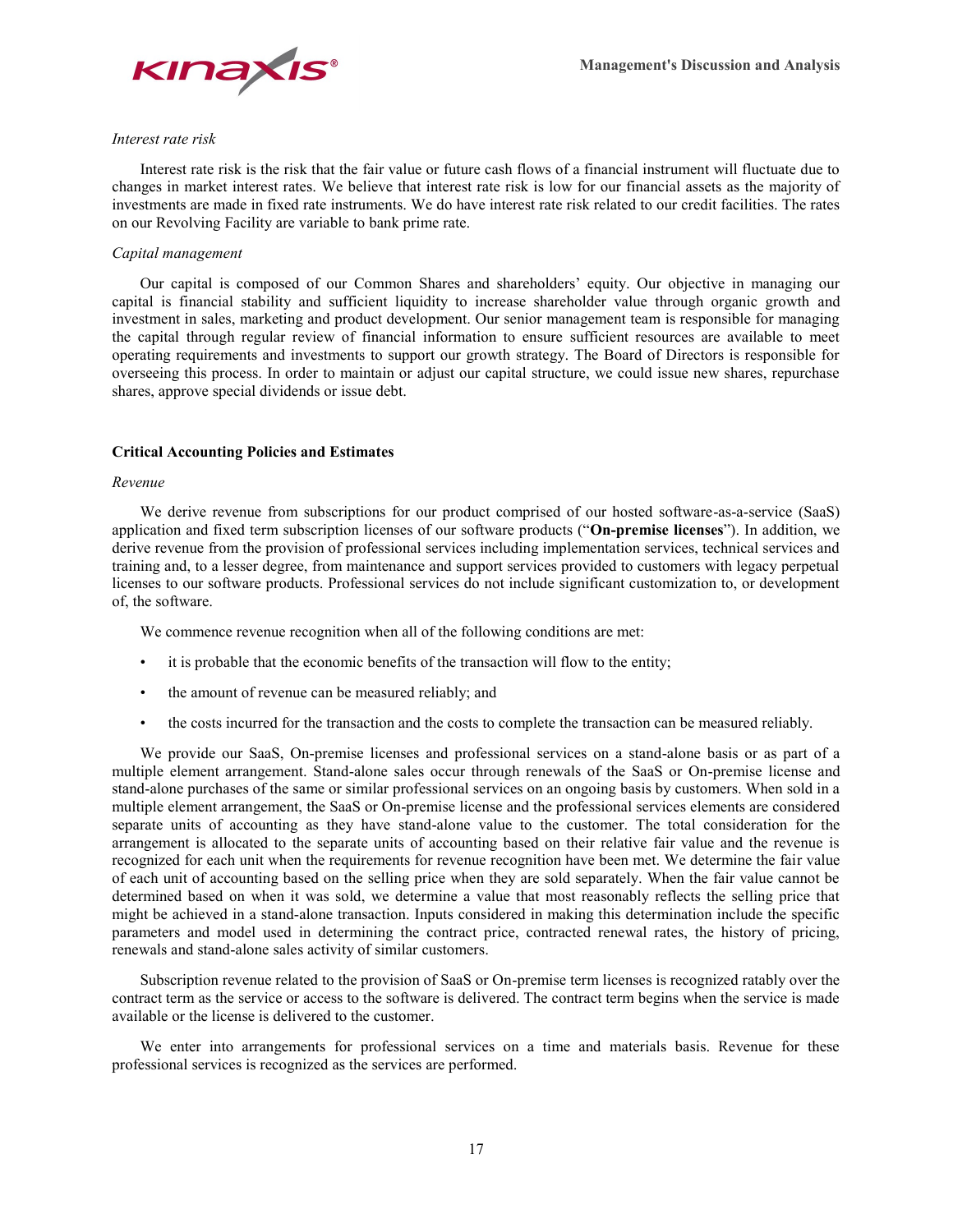

Maintenance and support services provided to customers with legacy perpetual licenses are sold as a single element arrangement with one unit of accounting. Revenue for these arrangements is recognized ratably over the term of the maintenance contract.

Judgment is applied in determining the components of a multiple element revenue arrangement. In allocating the consideration received among the multiple elements of a revenue arrangement, we must make estimates as to the fair value of each individual element. The selling price of the element on a stand-alone basis is used to determine the fair value. Where stand-alone sales do not exist, various inputs are used to determine the fair value. Changes to these inputs may result in different estimates of fair value for an element and impact the allocation of consideration and timing of revenue recognition.

## *Income taxes*

Current income tax assets and liabilities for the current and prior periods are measured at the amount expected to be recovered from, or paid to, the taxation authorities. The tax rates and tax laws used to compute the amount are those that are enacted or substantively enacted, by the reporting date, in the countries where we operate and generate taxable income.

Deferred income tax assets and liabilities are recorded for the temporary differences between transactions that have been included in the financial statements or income tax returns. Deferred income taxes are provided for using the liability method. Under the liability method, deferred income taxes are recognized for all significant temporary differences between the tax and financial statement bases of assets and liabilities and for certain carry-forward items. Deferred income tax assets are recognized only to the extent that, in the opinion of management, it is probable that the deferred income tax assets will be realized.

The recognition of deferred tax assets requires that we assess future taxable income available to utilize deferred tax assets related to deductible or taxable temporary differences. We consider the nature and carry-forward period of deferred tax assets, our recent earnings history and forecast of future earnings in performing this assessment. The actual deferred tax assets realized may differ from the amount recorded due to factors having a negative impact on our operating results and lower future taxable income.

## *Investment tax credits recoverable*

The recognition of investment tax credits recoverable requires that we assess future tax payable available to utilize the investment tax credits. We consider the carry-forward period of the investment tax credits, our recent earnings history and forecast of future earnings in performing this assessment. We determine the value of effort expended towards research and development projects that qualify for investment tax credits and calculate the estimated recoverable to be recognized. The allocation of direct salaries to qualifying projects is derived from time records and assessment by management. The actual investment tax credits claimed and realized may differ from the estimate based on the final tax returns and review by tax authorities.

## *Fair value of share-based payments*

We use the Black-Scholes valuation model to determine the fair value of equity settled stock options. Estimates are required for inputs to this model including the fair value of the underlying shares, the expected life of the option, volatility, expected dividend yield and the risk-free interest rate. Variation in actual results for any of these inputs will result in a different value of the stock option realized from the original estimate.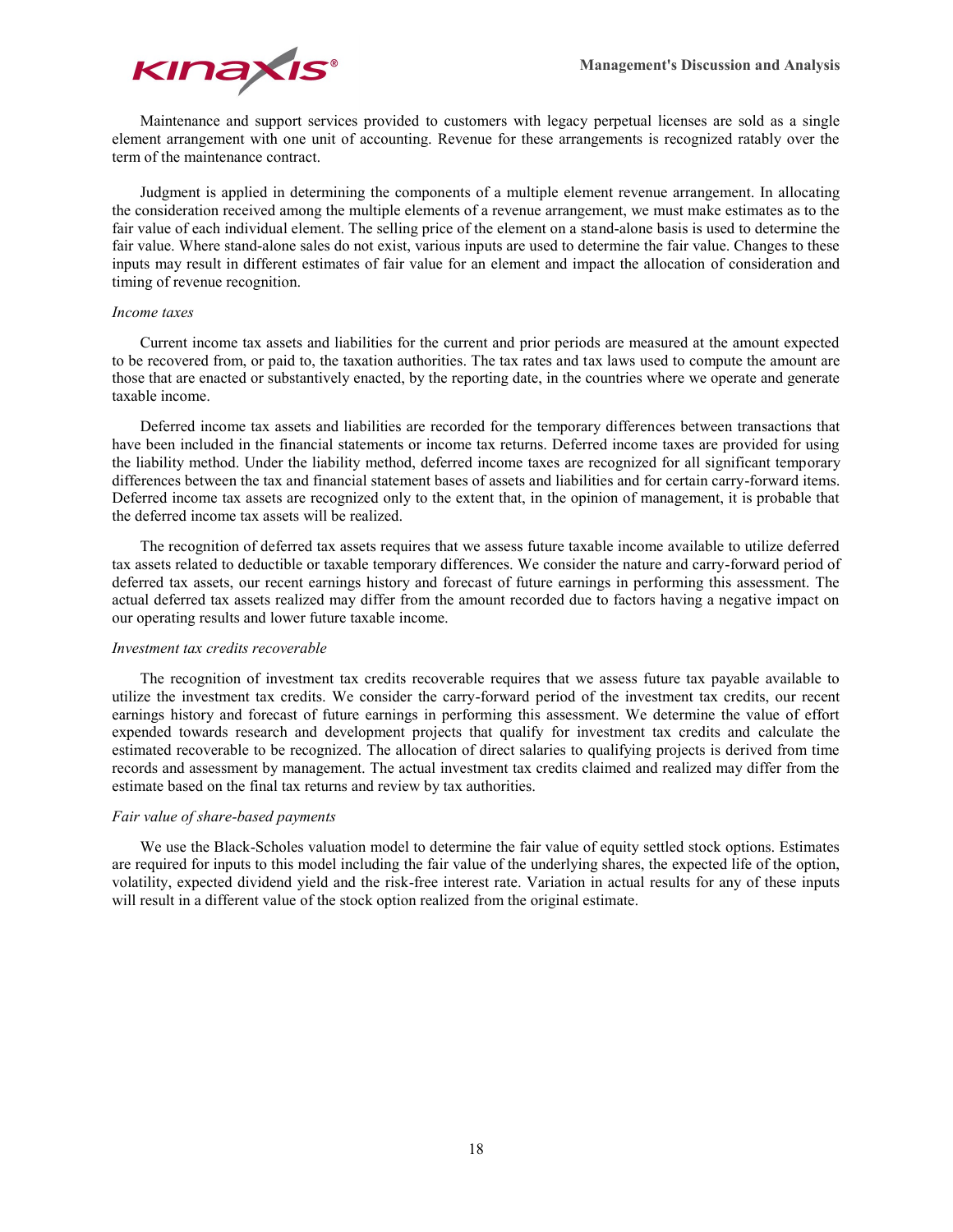

## **Controls and Procedures**

Disclosure Controls and Procedures

The Company's CEO and CFO are responsible for establishing and maintaining disclosure controls and procedures for the Company. The Company maintains a set of disclosure controls and procedures designed to provide reasonable assurance that information required to be publicly disclosed is recorded, processed, summarized and reported on a timely basis.

## Internal Controls over Financial Reporting

The Company's internal controls over financial reporting ("ICFR") are designed to provide reasonable assurance regarding the reliability of financial reporting and the preparation of financial statements for external purposes in accordance with IFRS. The Company's management is responsible for establishing and maintaining adequate ICFR for the Company. Management, including the CEO and CFO, does not expect that the Company's ICFR will prevent or detect all errors and all fraud or will be effective under all future conditions. A control system is subject to inherent limitations and even those systems determined to be effective can provide only reasonable, but not absolute, assurance that the control objectives will be met with respect to financial statement preparation and presentation.

CSA National Instrument 52-109 requires the CEO and CFO to certify that they are responsible for establishing and maintaining ICFR for the Company and that those internal controls have been designed and are effective in providing reasonable assurance regarding the reliability of financial reporting and the preparation of financial statements in accordance with IFRS. The CEO and CFO are also responsible for disclosing any changes to the Company's internal controls during the most recent period that have materially affected, or are reasonably likely to materially affect, its internal control over financial reporting. There have been no changes in the Company's internal control over financial reporting during the period that have materially affected, or are likely to materially affect, the Company's internal control over financial reporting.

## **Adoption of New Accounting Standards**

#### IAS 32: Financial Instruments: Presentation

In December 2011, the IASB amended IAS 32 to clarify the meaning of when an entity has a current legally enforceable right of set-off. The amendments are effective for annual periods beginning on or after January 1, 2014 and are required to be applied retrospectively. The adoption of IAS 32 did not have a material impact on the consolidated financial statements.

#### IFRIC 21: Levies

In May 2013, the IASB issued IFRIC 21 which provides guidance on accounting for levies in accordance with the requirements of IAS 37: Provisions, Contingent Liabilities and Contingent Assets. The interpretation defines a levy as an outflow from an entity imposed by a government in accordance with legislation. It also notes that levies do not arise from executory contracts of other contractual arrangements. The interpretation also confirms that an entity recognizes a liability for a levy only when the triggering event specified in the legislation occurs. This IFRIC is effective for annual reporting periods beginning on or after January 1, 2014 and is required to be applied retrospectively. The adoption of IFRIC 21 did not have a material impact on the consolidated financial statements.

#### *Changes to standards and interpretations*

## IFRS 15: Revenue from Contracts with Customers

In May 2014, the International Accounting Standards Board issued IFRS 15, Revenue from Contracts with Customers, which provides a single, principles-based five-step model for revenue recognition to be applied to all customer contracts, and requires enhanced disclosures. This standard is effective January 1, 2017. We are currently evaluating the impact of adopting this standard on the consolidated financial statements. The standard allows early adoption, however, we do not intend to adopt this standard early.